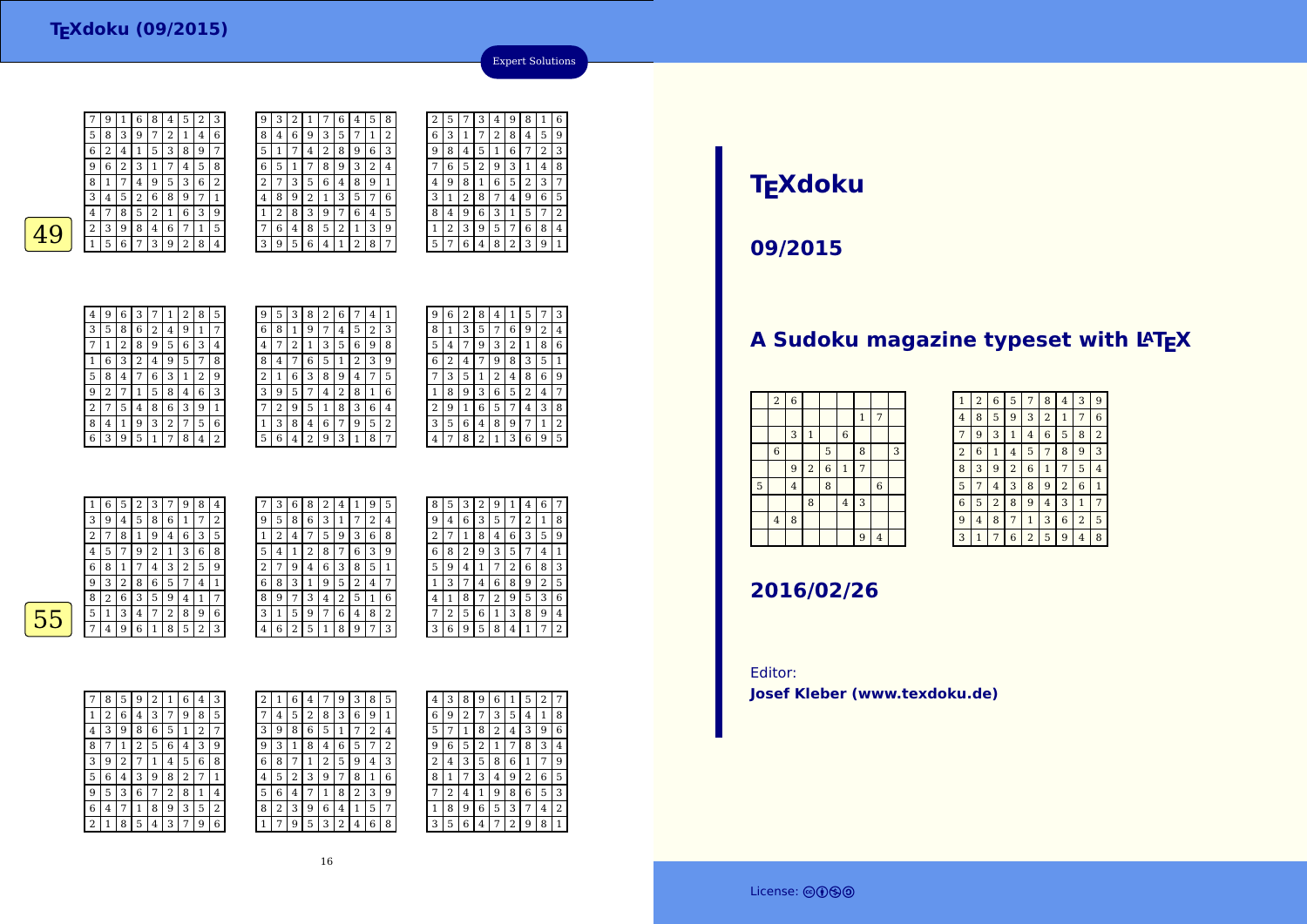Intermediate Solutions

|   | 3              |                | 7 |   |       |         | $\bf 4$      |                |
|---|----------------|----------------|---|---|-------|---------|--------------|----------------|
|   |                |                |   |   |       |         |              |                |
|   |                | $\mathbf 1$    |   |   |       |         | $\,6$        |                |
|   |                |                |   |   | 5     | $\bf 4$ |              | $\overline{2}$ |
|   |                | 5              |   |   | 8     |         |              | $\overline{7}$ |
|   |                | $\overline{2}$ |   | 3 |       |         | $\mathbf{1}$ |                |
|   | 5              | 7              |   | 8 |       | 3       |              |                |
|   | $\overline{4}$ | 8              |   |   | $\,2$ | 5       |              | $\mathbf 1$    |
| 1 | 6              |                |   |   |       |         | 3            |                |
|   |                |                |   |   |       |         |              |                |

|   |          |                |   |                |   |                         |   | 7 |
|---|----------|----------------|---|----------------|---|-------------------------|---|---|
|   | $\,2$    |                |   |                |   |                         |   |   |
|   |          | 3              | 8 | 6              |   | $\overline{\mathbf{c}}$ |   | 5 |
|   |          |                | 5 |                | 9 | 3                       |   |   |
|   |          |                |   |                | 8 |                         | 5 |   |
| 3 | $\bf{4}$ |                |   |                |   |                         |   |   |
|   | 6        | $\overline{c}$ |   | 5              |   |                         | 8 |   |
|   |          |                |   |                | 7 |                         |   | 9 |
| 5 |          | 8              |   | $\overline{4}$ | 3 | 7                       |   | 6 |

Simple

|   | 8                |       |   | $\overline{a}$ |             |              |   | 7              |
|---|------------------|-------|---|----------------|-------------|--------------|---|----------------|
|   | $\boldsymbol{2}$ |       |   | 6              | 7           |              |   |                |
| 9 |                  | 6     |   | 8              | $\mathbf 1$ |              | 3 |                |
|   |                  |       |   |                |             | 3            | 7 |                |
|   |                  |       |   |                |             |              |   | 8              |
| 3 |                  |       |   |                |             | 5            |   | $\overline{2}$ |
|   |                  | 8     | 5 |                | 9           |              |   |                |
|   |                  |       |   |                | 3           | $\mathbf{1}$ |   |                |
|   |                  | $\,2$ |   | 7              | 8           |              |   | $\overline{9}$ |

|             |                  | $\,$ 6 $\,$ |                  | 3            |             |                  | $\mathbf{1}$            |              |
|-------------|------------------|-------------|------------------|--------------|-------------|------------------|-------------------------|--------------|
|             | $\boldsymbol{2}$ |             | $\sqrt{ }$       | $\bf 4$      |             |                  |                         |              |
| $\mathbf 5$ |                  |             | $\boldsymbol{2}$ | $9\,$        |             | $\,$ 6 $\,$      |                         |              |
|             |                  |             |                  |              |             |                  |                         | 5            |
|             |                  | $\,1\,$     |                  | $\,$ 6 $\,$  | $\mathbf 5$ |                  | 7                       | 3            |
|             |                  |             |                  | $\,2$        |             | $\boldsymbol{9}$ | $\bf 4$                 | $\mathbf{1}$ |
|             |                  |             |                  |              |             |                  |                         |              |
|             | $\bf 4$          |             |                  |              |             |                  | 3                       |              |
|             |                  |             |                  | $\mathbf{1}$ |             |                  | $\overline{\mathbf{c}}$ | 7            |

|   |                         |   |   |            |                | $\overline{4}$ |   |
|---|-------------------------|---|---|------------|----------------|----------------|---|
| 6 |                         | 7 |   |            |                |                | 3 |
| 9 | $\overline{\mathbf{4}}$ |   |   | $\,6$      |                |                | 8 |
| 7 | 6                       |   |   |            |                |                | 5 |
|   |                         | 5 |   |            | 8              | 3              |   |
|   | $\,2$                   |   | 5 | 9          | $\overline{4}$ |                |   |
| 3 | 9                       |   |   |            |                | 8              | 4 |
|   |                         |   |   |            |                | 5              |   |
|   | 7                       |   | 9 | $\sqrt{2}$ |                |                | 6 |

|                         |                  |                | 6 |             |                |                |              | 7              |
|-------------------------|------------------|----------------|---|-------------|----------------|----------------|--------------|----------------|
|                         | 9                |                |   |             |                |                |              |                |
| $\overline{\mathbf{4}}$ |                  |                |   | $\mathbf 1$ |                |                |              | 9              |
|                         | $\mathbf 1$      | 9              |   |             | $\overline{7}$ | $\overline{4}$ |              |                |
|                         |                  | $\overline{6}$ |   |             | 3              |                | $\mathbf{1}$ |                |
| 3                       |                  | 4              |   |             | 9              | 8              |              |                |
|                         | $\boldsymbol{2}$ |                |   | 3           | $\overline{6}$ | 7              | 9            | $\mathbf{1}$   |
|                         |                  |                |   | 7           |                |                |              | $\overline{2}$ |
|                         |                  |                |   |             |                |                |              | $\overline{4}$ |

÷

÷

|                | 2 | 4 | g              | 6 | 5 | 3 | 8              | 1              |
|----------------|---|---|----------------|---|---|---|----------------|----------------|
| 6              | 1 | 8 | 7              | 3 | 2 | 4 | 9              | 5              |
| 3              | 5 | 9 | 4              | 8 | 1 | 2 | 7              | 6              |
| 4              |   | 1 | 6              | 5 | 9 | 8 | 3              | $\overline{2}$ |
| g              | 8 | 6 | 3              | 2 | 4 | 5 | 1              | 7              |
| $\overline{c}$ | 3 | 5 | 8              | 1 | 7 | 6 | 4              | 9              |
| 8              | 6 | 2 | 1              | 9 | 3 |   | 5              | 4              |
| 1              | 4 | 3 | 5              | 7 | 6 | 9 | $\overline{2}$ | 8              |
| 5              | 9 | 7 | $\overline{2}$ | 4 | 8 | 1 | 6              | 3              |
|                |   |   |                |   |   |   |                |                |

| 8 | 6 | 5 | 9              | 7              | 4 | 3 | 1              | $\overline{2}$ |
|---|---|---|----------------|----------------|---|---|----------------|----------------|
| 9 | 1 | 3 | $\overline{2}$ | 8              | 5 | 4 | 7              | 6              |
| 4 | 2 |   | 1              | 6              | 3 | 8 | 9              | 5              |
| 6 | 5 | 4 | 8              | 1              | 2 | 9 | 3              | 7              |
| 2 | 8 | 1 | 3              | 9              | 7 | 6 | 5              | 4              |
|   | 3 | 9 | 5              | 4              | 6 | 2 | 8              | 1              |
| 3 | 4 | 6 | 7              | 5              | 8 | 1 | $\overline{2}$ | 9              |
| 1 | 7 | 8 | 4              | $\overline{2}$ | 9 | 5 | 6              | 3              |
| 5 | 9 | 2 | 6              | 3              | 1 | 7 | 4              | 8              |

| 5 |   | 4 | 2 | 8 |                | g | 3 | 6 |
|---|---|---|---|---|----------------|---|---|---|
| 6 | 1 | 9 | 3 | 5 | 4              |   | 8 | 2 |
| 2 | 3 | 8 | 6 |   | 9              | 5 | 1 | 4 |
| 3 | 8 | 5 | 9 | 1 | 6              | 4 | 2 | 7 |
| 7 | 4 | 2 | 8 | 3 | 5              | 6 | 9 | 1 |
| 1 | 9 | 6 | 4 | 2 | 7              | 3 | 5 | 8 |
| 8 | 6 | 1 | 5 | 4 | 3              | 2 | 7 | g |
| 9 | 2 | 3 | 7 | 6 | 8              | 1 | 4 | 5 |
| 4 | 5 |   |   | 9 | $\overline{2}$ | 8 | 6 | 3 |

| 8 | 9 | 3 | 4 | 2 | 5 | 1              |   | 6 |  |
|---|---|---|---|---|---|----------------|---|---|--|
| 7 | 4 | 1 | 3 | 9 | 6 | 8              | 5 | 2 |  |
| 2 | 6 | 5 | 7 | 8 | 1 | 4              | 3 | 9 |  |
| 4 |   | 6 | 5 | 7 | 3 | $\overline{c}$ | 9 | 8 |  |
| 3 | 2 | 9 | 6 | 1 | 8 | 5              | 4 | 7 |  |
| 5 | 8 |   | 2 | 4 | 9 | 6              | 1 | 3 |  |
| 9 | 7 | 4 | 1 | 6 | 2 | 3              | 8 | 5 |  |
| 1 | 5 | 2 | 8 | 3 | 7 | 9              | 6 | 4 |  |
| 6 | 3 | 8 | 9 | 5 | 4 | 7              | 2 | 1 |  |

| 5 | 9 | 8 | 2 | 7              | 6 | 3 | 1              | 4            |
|---|---|---|---|----------------|---|---|----------------|--------------|
| 7 | 3 | 6 | 1 | 9              | 4 | 8 | $\overline{2}$ | 5            |
| 4 | 1 | 2 | 5 | 8              | 3 | 6 | 7              | g            |
| 1 | 2 | 9 |   | 5              | 8 | 4 | 3              | 6            |
| 6 | 8 | 4 | 9 | 3              | 2 | 1 | 5              | 7            |
| 3 | 5 |   | 4 | 6              | 1 | 9 | 8              | 2            |
| 9 | 4 | 1 | 8 | 2              | 7 | 5 | 6              | 3            |
| 8 | 7 | 3 | 6 | 4              | 5 | 2 | 9              | $\mathbf{1}$ |
| 2 | 6 | 5 | 3 | $\overline{1}$ | 9 | 7 | 4              | 8            |
|   |   |   |   |                |   |   |                |              |

| $\overline{c}$ | 9 | 3 | 5 | 8              | 7 | 4 | 6              |   |
|----------------|---|---|---|----------------|---|---|----------------|---|
| 5              | 6 | 1 | 9 | 3              | 4 | 7 | $\overline{2}$ | 8 |
| 8              | 4 | 7 | 6 | $\overline{2}$ | 1 | 5 | 3              | 9 |
| 6              | 7 | 8 | 3 | 9              | 2 | 1 | 4              | 5 |
| 3              | 1 | 4 | 8 | 7              | 5 | 6 | 9              | 2 |
| g              | 2 | 5 | 1 | 4              | 6 | 8 | 7              | 3 |
| 1              | 8 | 9 | 4 | 6              | 3 | 2 | 5              | 7 |
| 4              | 3 | 2 |   | 5              | 8 | 9 | 1              | 6 |
|                | 5 | 6 | 2 | 1              | 9 | 3 | 8              | 4 |

| 5 | 6              | 9 | 8 | 1 | $\overline{\mathbf{4}}$ | $\overline{2}$ |   | 3 |  |
|---|----------------|---|---|---|-------------------------|----------------|---|---|--|
| 4 | 7              | 3 | 2 | 5 | 9                       | 1              | 8 | 6 |  |
| 2 | 8              | 1 | 3 | 7 | 6                       | 5              | 9 | 4 |  |
| 3 | 1              | 2 | 5 | 4 | 7                       | 9              | 6 | 8 |  |
| 8 | 4              | 6 | 1 | 9 | 2                       | 3              | 5 | 7 |  |
|   | 9              | 5 | 6 | 3 | 8                       | 4              | 1 | 2 |  |
| 1 | 5              | 4 | 7 | 6 | 3                       | 8              | 2 | 9 |  |
| 6 | 3              | 8 | 9 | 2 | 5                       | 7              | 4 | 1 |  |
| q | $\overline{2}$ | 7 | 4 | 8 | 1                       | 6              | 3 | 5 |  |
|   |                |   |   |   |                         |                |   |   |  |

|   | 3 | 2 | 6 | 9              | 4            |                | 8 | 5 |
|---|---|---|---|----------------|--------------|----------------|---|---|
| 5 | 7 | 4 | 3 | 8              | $\mathbf{1}$ | 9              | 6 | 2 |
| 8 | 6 | 9 | 5 | $\overline{c}$ | 7            | 1              | 4 | 3 |
| 3 | 1 | 6 | 9 | 5              | 8            | 4              | 2 | 7 |
| 2 | 5 | 8 | 7 | 4              | 6            | 3              | 9 | 1 |
| 4 | 9 | 7 | 2 | 1              | 3            | 8              | 5 | 6 |
| 9 | 8 | 5 | 1 | 3              | 2            | 6              | 7 | 4 |
|   | 2 | 3 | 4 | 6              | 9            | 5              | 1 | 8 |
| 6 | 4 | 1 | 8 | 7              | 5            | $\overline{2}$ | 3 | 9 |

| 5              | 3              | 2 | 8              | 1 | g | 6 |                | 4 |
|----------------|----------------|---|----------------|---|---|---|----------------|---|
| 6              | 8              | 7 | 4              | 3 | 5 | 2 | 9              | 1 |
| 4              | 9              | 1 |                | 2 | 6 | 8 | 5              | 3 |
| 1              | $\overline{c}$ | 6 | 5              | 8 | 3 | g | 4              |   |
| 8              | 4              | 9 | 6              |   | 1 | 5 | 3              | 2 |
| 3              | 7              | 5 | 9              | 4 | 2 | 1 | 8              | 6 |
| 7              | 5              | 3 | $\overline{2}$ | 6 | 8 | 4 | 1              | 9 |
| $\overline{2}$ | 1              | 8 | 3              | 9 | 4 | 7 | 6              | 5 |
| Q              | 6              | 4 |                | 5 |   | 3 | $\overline{2}$ | 8 |

| 3 |   | 1 | 5 | 4 | 8 | 2 | 9              | 6 |  |
|---|---|---|---|---|---|---|----------------|---|--|
| 6 | 5 | 8 | 1 | 2 | 9 | 7 | 3              | 4 |  |
| 2 | 9 | 4 | 6 | 3 | 7 | 8 | 5              | 1 |  |
| 4 |   | 3 | 2 | 9 | 5 | 6 | 7              | 8 |  |
| 9 | 6 | 7 | 4 | 8 | 1 | 5 | $\overline{2}$ | 3 |  |
| 8 | 2 | 5 | 3 | 7 | 6 | 4 | 1              | 9 |  |
|   | 8 | 9 | 7 | 5 | 4 | 3 | 6              | 2 |  |
| 7 | 4 | 2 | 9 | 6 | 3 | 1 | 8              | 5 |  |
| 5 | 3 | 6 | 8 | 1 | 2 | 9 | 4              | 7 |  |

|   |                | 6 | 9              | 4 | 3 | 5 | $\overline{2}$ | 8              |
|---|----------------|---|----------------|---|---|---|----------------|----------------|
| g | 3              | 8 | $\overline{2}$ | 5 | 6 | 4 | 7              | 1              |
| 2 | 4              | 5 | 1              | 7 | 8 | 9 | 6              | 3              |
| 6 | 8              | 2 | 5              | 1 | 9 |   | 3              | 4              |
| 1 | 7              | 3 | 4              | 6 | 2 | 8 | 9              | 5              |
| 4 | 5              | 9 | 3              | 8 | 7 | 6 | 1              | $\overline{2}$ |
| 5 | $\overline{2}$ | 7 | 8              | 9 | 1 | 3 | 4              | 6              |
| 3 | 6              | 4 | 7              | 2 | 5 | 1 | 8              | 9              |
| 8 | 9              | 1 | 6              | 3 | 4 | 2 | 5              |                |

| 4 | 7 | 9 | 5 | 6            | 8              | $\overline{2}$ | 3              |                |
|---|---|---|---|--------------|----------------|----------------|----------------|----------------|
| 3 | 6 | 5 | 1 | 2            | 9              | 7              | 8              | 4              |
| 1 | 8 | 2 | 4 | 3            | 7              | 5              | 6              | 9              |
| g | 3 | 6 | 2 | 5            | 1              | 8              | 4              | 7              |
| 5 | 2 | 7 | 3 | 8            | 4              | 1              | 9              | 6              |
| 8 | 1 | 4 | 9 | 7            | 6              | 3              | $\overline{2}$ | 5              |
| 2 | 4 | 1 | 7 | 9            | 3              | 6              | 5              | 8              |
| 6 | 9 | 3 | 8 | $\mathbf{1}$ | 5              | 4              | 7              | $\overline{2}$ |
|   | 5 | 8 | 6 | 4            | $\overline{2}$ | 9              | 1              | 3              |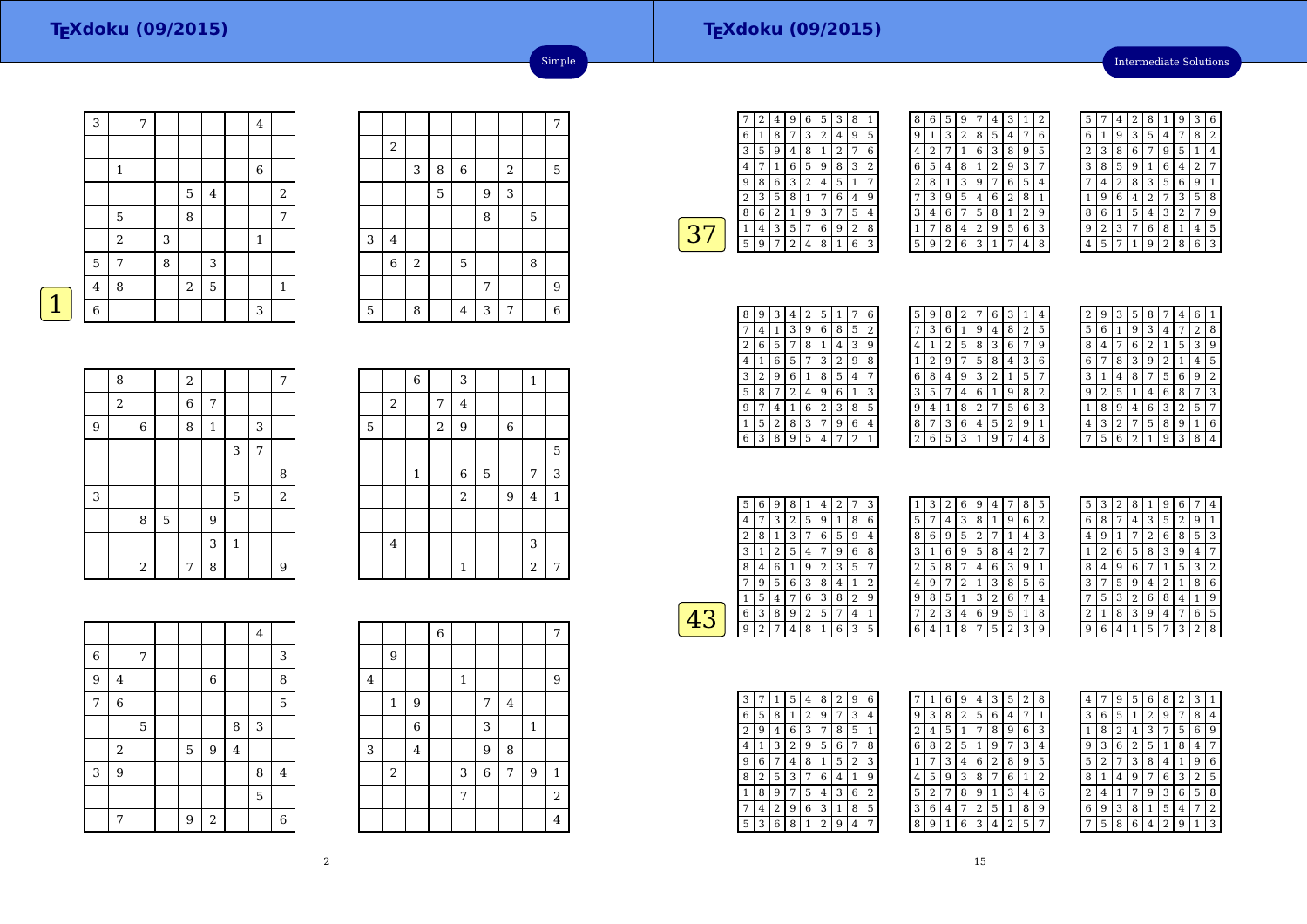| 6 | 8 |   | З | 4 | 9 |   | 2 | 5              |
|---|---|---|---|---|---|---|---|----------------|
| 2 | 4 | 1 | 8 | 6 | 5 | 9 | 7 | 3              |
| 9 | 3 | 5 | 1 | 2 |   | 6 | 8 | 4              |
| 5 | 9 | 2 |   | 8 | 6 | 3 | 4 | $\mathbf{1}$   |
|   | 1 | 8 | 9 | 3 | 4 | 5 | 6 | $\overline{2}$ |
| 4 | 6 | 3 | 5 | 1 | 2 |   | 9 | 8              |
| 3 |   | 4 | 2 | 9 | 1 | 8 | 5 | 6              |
| 8 | 2 | 9 | 6 | 5 | 3 | 4 | 1 | 7              |
|   | 5 | 6 | 4 | 7 | 8 | 2 | 3 | 9              |
|   |   |   |   |   |   |   |   |                |

| 8              | 2 | 6 | 5 | 1 | 9 | 3 | 7              | 4 |
|----------------|---|---|---|---|---|---|----------------|---|
| 4              | 3 | 1 | 2 | 8 | 7 | 6 | 9              | 5 |
|                | 9 | 5 | 4 | 3 | 6 | 1 | 8              | 2 |
| $\overline{c}$ | 6 | 8 | 9 | 7 | 5 | 4 | 1              | 3 |
| 9              | 4 | 7 | 1 | 6 | 3 | 2 | 5              | 8 |
| 1              | 5 | 3 | 8 | 4 | 2 | 7 | 6              | 9 |
| 5              | 7 | 2 | 6 | 9 | 4 | 8 | 3              | 1 |
| 6              | 1 | 4 | 3 | 5 | 8 | 9 | $\overline{2}$ | 7 |
| 3              | 8 | 9 | 7 | 2 | 1 | 5 | 4              | 6 |

| l |   | 6 | 2 | З | 1 | 4              | 5 | 8 | 9 |
|---|---|---|---|---|---|----------------|---|---|---|
| 5 | 4 | 8 | 5 | 7 | 2 | 9              | 6 | 3 | 1 |
| 2 | 3 | 1 | 9 | 8 | 5 | 6              | 4 | 7 | 2 |
| 3 | 6 | 7 | 1 | 4 | 3 | $\overline{2}$ | 8 | 9 | 5 |
| 3 | 5 | 4 | 8 | 1 | 9 | 7              | 3 | 2 | 6 |
| € | 2 | 9 | 3 | 6 | 8 | 5              | 1 | 4 | 7 |
|   | 1 | 2 | 7 | 5 | 4 | 8              | 9 | 6 | 3 |
| 7 | 8 | 3 | 6 | 9 | 7 | 1              | 2 | 5 | 4 |
| ć | 9 | 5 | 4 | 2 | 6 | 3              | 7 | 1 | 8 |
|   |   |   |   |   |   |                |   |   |   |

Intermediate Solutions

 $\boxed{31}$ 

|   | 9 | 2 | 5              | 4 | 8 | 3              | $\mathbf{1}$ | 6 |
|---|---|---|----------------|---|---|----------------|--------------|---|
| 6 | 5 | 3 | 7              | 9 | 1 | $\overline{2}$ | 8            | 4 |
| 1 | 8 | 4 | 6              | 2 | 3 | 5              | 9            | 7 |
| 4 | 3 |   | 9              | 5 | 2 | 1              | 6            | 8 |
| 8 | 6 | 9 | 3              | 1 | 4 | 7              | 5            | 2 |
| 2 | 1 | 5 | 8              | 6 | 7 | 9              | 4            | 3 |
| 3 | 7 | 6 | 1              | 8 | 9 | 4              | 2            | 5 |
| g | 2 | 8 | 4              | 7 | 5 | 6              | 3            | 1 |
| 5 | 4 | 1 | $\overline{2}$ | 3 | 6 | 8              | 7            | 9 |

| $\overline{c}$<br>3<br>8<br>5<br>6<br>9<br>7<br>4<br>1<br>8<br>2<br>3<br>6<br>5<br>9<br>1<br>7<br>4<br>9<br>3<br>2<br>8<br>5<br>7<br>1<br>6<br>4<br>$\overline{4}$<br>2<br>6<br>3<br>8<br>9<br>7<br>5<br>1<br>3<br>6<br>2<br>5<br>9<br>8<br>1<br>4<br>8<br>7<br>2<br>9<br>3<br>6<br>5<br>1<br>4<br>6<br>8<br>2<br>3<br>5<br>9<br>1<br>7<br>4<br>5<br>8<br>3<br>6<br>9<br>$\overline{2}$<br>4<br>7 | 6 | 4 | 5 | 8 | 1 | 9 | 2 | 3 |
|---------------------------------------------------------------------------------------------------------------------------------------------------------------------------------------------------------------------------------------------------------------------------------------------------------------------------------------------------------------------------------------------------|---|---|---|---|---|---|---|---|
|                                                                                                                                                                                                                                                                                                                                                                                                   |   |   |   |   |   |   |   |   |
|                                                                                                                                                                                                                                                                                                                                                                                                   |   |   |   |   |   |   |   |   |
|                                                                                                                                                                                                                                                                                                                                                                                                   |   |   |   |   |   |   |   |   |
|                                                                                                                                                                                                                                                                                                                                                                                                   |   |   |   |   |   |   |   |   |
|                                                                                                                                                                                                                                                                                                                                                                                                   |   |   |   |   |   |   |   |   |
|                                                                                                                                                                                                                                                                                                                                                                                                   |   |   |   |   |   |   |   |   |
|                                                                                                                                                                                                                                                                                                                                                                                                   |   |   |   |   |   |   |   |   |
|                                                                                                                                                                                                                                                                                                                                                                                                   |   |   |   |   |   |   |   |   |

| 9 | 1 |   | 2 | 5 | 4              | 6              | 8 | 3 |
|---|---|---|---|---|----------------|----------------|---|---|
| 3 | 5 | 4 | 6 | 9 | 8              | 1              | 2 | 7 |
| 2 | 6 | 8 | 7 | 1 | 3              | 9              | 4 | 5 |
| 8 | 4 | 5 | 1 | 6 | 9              | 3              | 7 | 2 |
| 1 | 9 | 2 | 3 | 4 | 7              | 8              | 5 | 6 |
| 6 |   | 3 | 5 | 8 | $\overline{c}$ | 4              | 9 | 1 |
|   | 3 | 9 | 8 | 2 | 6              | 5              | 1 | 4 |
| 4 | 2 | 1 | 9 | 3 | 5              | 7              | 6 | 8 |
| 5 | 8 | 6 | 4 | 7 | 1              | $\overline{c}$ | 3 | 9 |

| 5      | 6 | 4 | 8      | 3 | 7 | 1 | 9 | 2 | 6              | 8 | 3      | 4 | 2 | 5 | 9      | 7 |                |
|--------|---|---|--------|---|---|---|---|---|----------------|---|--------|---|---|---|--------|---|----------------|
|        | 8 | 3 | ר<br>z | 4 | 9 | 5 | 6 | 7 | 5              | 4 | ¬      | 8 | 9 |   | ר<br>ı | 6 | 3              |
| 9      | 2 | 7 | 5      | 6 | 1 | 8 | 3 | 4 | 9              |   | ∍<br>∠ | 7 | 6 | 3 | 4      | 8 | 5              |
| 6      | 5 | 8 |        | 9 | 4 | 3 | 2 |   | $\overline{4}$ | 6 | 9      |   | 5 | 2 | 8      | 3 | 7              |
| c<br>∠ | 3 | 9 |        | 5 | 8 | 4 | 7 | 6 |                |   | 5      | 3 | 4 | 8 | 6      | 9 | $\overline{2}$ |
| 7      | 4 | T | 6      | 2 | 3 | 9 | 5 | 8 | 3              | 2 | 8      | 6 | 7 | 9 |        | 5 | 4              |
| 3      | 9 | 6 | 4      | 8 | 2 | 7 |   | 5 | $\overline{2}$ | 5 |        | 9 | 8 |   | З      | 4 | 6              |
| 4      | 7 | 5 | 9      |   | 6 | 2 | 8 | 3 | 8              | 3 | 4      | 5 | 1 | 6 |        | 2 | 9              |
| 8      |   | 2 | 3      | ┑ | 5 | 6 | 4 | 9 | 7              | 9 | 6      | 2 | 3 | 4 | 5      |   | 8              |

| 9 |   | 5              | 1 | 6              | 4 | 8 | 2 | 3 |
|---|---|----------------|---|----------------|---|---|---|---|
| 1 | 8 | 2              | 9 | 3              | 7 | 4 | 5 | 6 |
| 3 | 6 | $\overline{4}$ | 8 | $\overline{c}$ | 5 | 9 | 1 | 7 |
| 8 | 5 | 9              | 4 | 7              | 1 | 3 | 6 | 2 |
| 6 | 4 |                | 2 | 8              | 3 | 1 | 9 | 5 |
| 2 | 3 | 1              | 5 | 9              | 6 | 7 | 4 | 8 |
| 4 | 2 | 8              | 7 | 5              | 9 | 6 | 3 | 1 |
|   | 9 | 3              | 6 | 1              | 2 | 5 | 8 | 4 |
| 5 | 1 | 6              | 3 | 4              | 8 | 2 | 7 | 9 |

| 4 | $\overline{2}$ | 9 | 1 | 8 | 7            | 6              | 3              | 5 |  |
|---|----------------|---|---|---|--------------|----------------|----------------|---|--|
| 7 | 6              | 8 | 5 | 2 | 3            | 1              | 9              | 4 |  |
| 5 | 3              | 1 | 4 | 9 | 6            | 7              | $\overline{2}$ | 8 |  |
| 3 | 4              | 7 | 6 | 5 | 8            | $\overline{2}$ | 1              | 9 |  |
| 8 | 9              | 6 | 7 | 1 | 2            | 4              | 5              | 3 |  |
| 1 | 5              | 2 | 9 | 3 | 4            | 8              | 6              | 7 |  |
| 2 | 1              | 3 | 8 | 4 | 9            | 5              | 7              | 6 |  |
| 9 | 7              | 4 | 2 | 6 | 5            | 3              | 8              | 1 |  |
| 6 | 8              | 5 | 3 | 7 | $\mathbf{1}$ | 9              | 4              | 2 |  |

| 5 | 4 | 2 | 9 |   |   | 8 | 3 | 6 | 2 | 3 |   |
|---|---|---|---|---|---|---|---|---|---|---|---|
| 9 | 1 | 3 | 4 | 8 | 6 | 5 | 7 | 2 | 8 | 6 | g |
| 8 | 6 | 7 | 5 | 3 | 2 | 9 | 1 | 4 | 5 | 1 | 4 |
| 3 | 8 | 6 | 1 | 7 | 4 | 2 | 5 | 9 | 7 | 9 | 2 |
| 2 | 7 | 4 | 6 | 5 | 9 | 1 | 8 | 3 | 1 | 8 | 3 |
| 1 | 5 | 9 | 3 | 2 | 8 | 6 | 4 | 7 | 4 | 5 | 6 |
| 7 | 3 | 8 | 2 | 9 | 5 | 4 | 6 | 1 | 3 | 2 | 1 |
| 4 | 2 | 1 | 8 | 6 | 3 | 7 | 9 | 5 | 6 | 7 | 8 |
| 6 | 9 | 5 | 7 | 4 | 1 | 3 | 2 | 8 | 9 | 4 | 5 |

| 2 | 3 |   | 6 | 8 | 5 | 1              | 9 | 4 |
|---|---|---|---|---|---|----------------|---|---|
| 8 | 6 | 9 | 4 | 1 | 2 | 5              | 7 | 3 |
| 5 | 1 | 4 | 7 | 9 | 3 | $\overline{c}$ | 8 | 6 |
| 7 | 9 | 2 | 1 | 6 | 8 | 3              | 4 | 5 |
| 1 | 8 | 3 | 5 | 4 | 9 | 6              | 2 | 7 |
| 4 | 5 | 6 | 3 | 2 | 7 | 8              | 1 | 9 |
| 3 | 2 | 1 | 9 | 7 | 6 | 4              | 5 | 8 |
| 6 | 7 | 8 | 2 | 5 | 4 | 9              | 3 | 1 |
| 9 | 4 | 5 | 8 | 3 | 1 | 7              | 6 | 2 |

|   | 7       | 5 |   | $\bf 4$        |                |              | $\sqrt{2}$ |                | 8              |
|---|---------|---|---|----------------|----------------|--------------|------------|----------------|----------------|
|   |         |   | 3 |                |                | $\mathbf{1}$ |            |                | $\overline{4}$ |
|   |         | 9 |   |                |                |              |            |                | 3              |
|   | $\,1\,$ |   |   |                | $\overline{2}$ | $9\,$        | 7          |                | 5              |
|   |         |   |   | 3              |                |              | 8          |                |                |
|   |         |   |   | $\overline{5}$ | 7              |              |            | $\overline{4}$ |                |
|   |         | 8 |   |                |                |              |            |                |                |
|   |         |   |   |                |                | 7            |            | 3              |                |
| 7 | 3       |   |   |                |                |              |            |                |                |
|   |         |   |   |                |                |              |            |                |                |

|   |             |              |              | $\overline{6}$ |                | 7              | $\overline{9}$ |
|---|-------------|--------------|--------------|----------------|----------------|----------------|----------------|
|   | 7           | $\sqrt{2}$   |              |                |                |                |                |
|   | $\,$ 6 $\,$ |              | 9            |                | 5              |                |                |
| 3 |             | $\mathbf{1}$ |              | $\mathbf 5$    | $\overline{6}$ |                |                |
|   |             | 3            |              |                |                | $\mathbf{1}$   |                |
|   |             | 7            | $\,2$        |                |                |                | 3              |
|   |             |              |              |                |                | 5              | 7              |
|   |             | 9            | $\mathbf{1}$ |                | 8              |                | 6              |
|   |             |              |              | 8              | 1              | $\overline{2}$ |                |

|             | 1              | 6            | 9 |                | 2              |   |                |
|-------------|----------------|--------------|---|----------------|----------------|---|----------------|
|             | $\overline{4}$ |              |   |                | $\mathbf 1$    |   | 3              |
|             |                |              | 3 |                | 7              | 5 |                |
| $\mathbf 5$ |                |              |   |                | $\overline{6}$ |   |                |
|             | 3              | $\mathbf{1}$ | 7 |                |                |   | 9              |
| $\,$ 6 $\,$ |                | 4            |   |                |                |   |                |
|             |                |              |   | $\overline{6}$ | 3              |   |                |
| $\,2$       | 7              |              |   | 9              |                |   | $\overline{4}$ |
|             |                |              |   | $\overline{a}$ |                |   | $\overline{5}$ |

 $\frac{8}{2}$ 

1

<sup>4</sup>

2

 $9 \mid 5 \mid$   $\mid$   $\mid$  6

2

6

1

9

6 $\begin{array}{c|c} 6 & 1 \end{array}$ 

 $2 \mid 7 \mid$  5

 $\frac{1}{2}$   $\frac{1}{2}$   $\frac{1}{2}$   $\frac{1}{2}$   $\frac{1}{2}$   $\frac{1}{2}$   $\frac{1}{2}$   $\frac{1}{2}$   $\frac{1}{2}$   $\frac{1}{2}$   $\frac{1}{2}$   $\frac{1}{2}$   $\frac{1}{2}$   $\frac{1}{2}$   $\frac{1}{2}$   $\frac{1}{2}$   $\frac{1}{2}$   $\frac{1}{2}$   $\frac{1}{2}$   $\frac{1}{2}$   $\frac{1}{2}$   $\frac{1}{2}$ 

 $\begin{array}{|c|c|c|c|c|c|}\n\hline\n2 & 7 & 9 \\
\hline\n\end{array}$ 

 $\frac{4}{9}$  1

 $\frac{2}{4}$   $\frac{1}{4}$ 

 $1 \mid 8 \mid 4 \mid 5$ 6

Simple

|   |             |   |        |                  | $\overline{6}$ |              |   |
|---|-------------|---|--------|------------------|----------------|--------------|---|
|   |             | 3 |        |                  |                |              |   |
| 7 | $\mathbf 5$ |   |        | $\boldsymbol{2}$ | 8              |              |   |
| 5 |             |   | $\,2$  |                  | $\overline{4}$ | $\mathbf{1}$ |   |
| 8 |             | 7 |        | $\,$ 6 $\,$      | $\overline{2}$ |              | 5 |
|   | $\,2$       |   |        | $\,1\,$          |                |              | 3 |
|   |             |   |        | 8                | 5              |              |   |
|   | 3           |   | $\,$ 6 | $\overline{4}$   | $\mathbf{1}$   |              |   |
|   |             |   |        | 7                |                |              | 6 |

|   | $\,2$ |            |                | $\overline{\mathbf{4}}$ |   |   |                  | 5              |
|---|-------|------------|----------------|-------------------------|---|---|------------------|----------------|
|   |       | $\sqrt{6}$ |                | 7                       |   |   |                  | 8              |
|   |       |            |                | 3                       |   | 7 | $\boldsymbol{2}$ |                |
| 9 |       |            | 7              | $\overline{6}$          |   | 5 |                  | $\overline{4}$ |
|   | 8     |            |                | 9                       |   |   | 3                |                |
| 3 |       |            | $\overline{4}$ |                         | 5 |   |                  |                |
|   | 7     | 3          |                |                         |   | 8 |                  |                |
| 5 |       |            |                |                         |   |   |                  |                |
|   |       |            |                |                         |   | 9 |                  |                |

14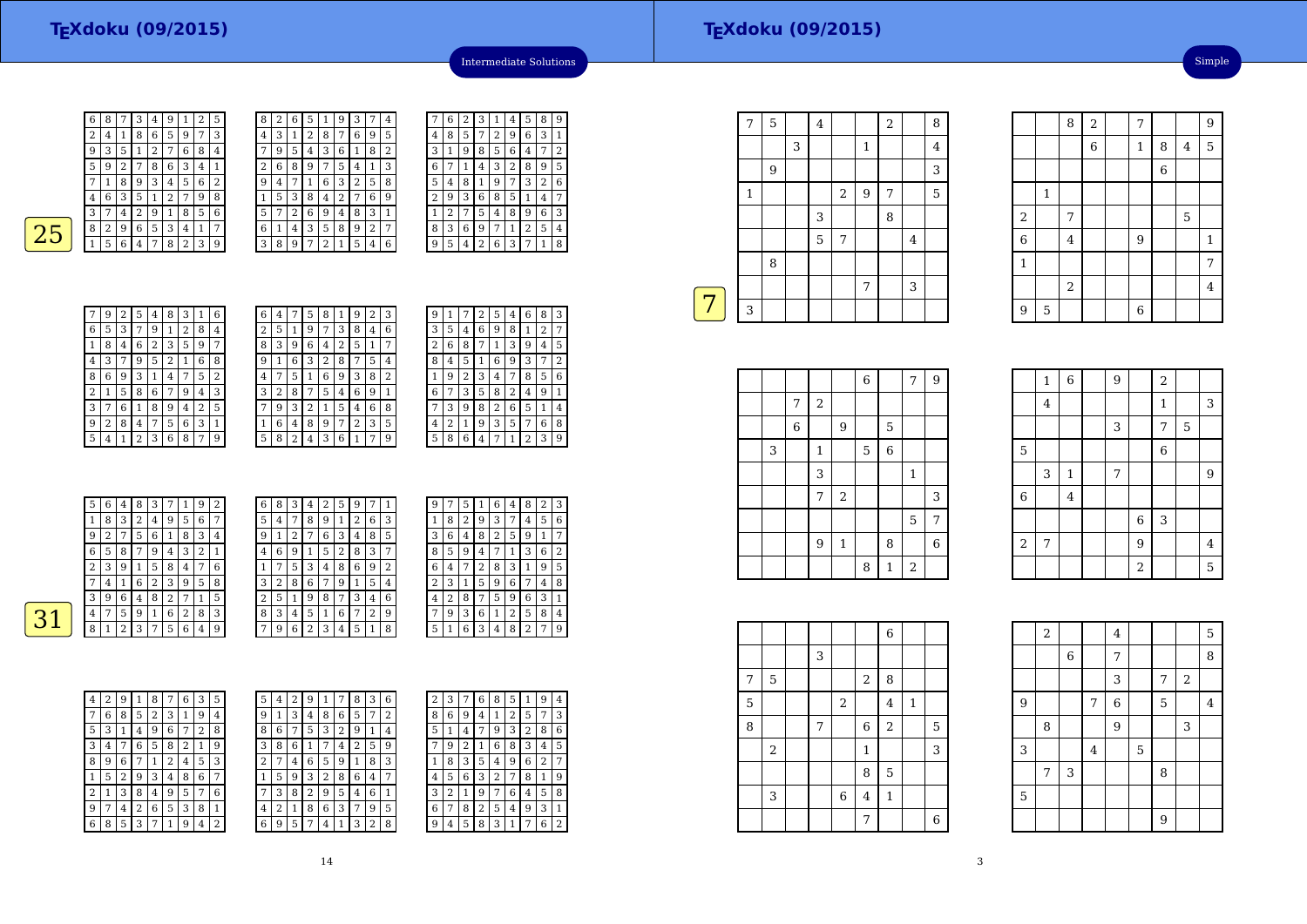Easy Solutions

|   | $\overline{\mathbf{c}}$ | 5              | 9           |                | 4      |                |                  | 8 |  |
|---|-------------------------|----------------|-------------|----------------|--------|----------------|------------------|---|--|
|   |                         |                |             |                |        |                |                  |   |  |
|   | $\mathbf{1}$            | 6              |             |                |        | $\mathbf 5$    |                  |   |  |
|   | 8                       | $\sqrt{2}$     | $\mathbf 5$ |                |        | $\overline{4}$ | 6                |   |  |
|   |                         |                |             | 7              |        | $\mathbf{1}$   | 5                |   |  |
|   |                         | 7              |             | $\overline{6}$ |        |                |                  |   |  |
|   |                         | 8              |             | 9              | $\,$ 6 |                |                  | 7 |  |
|   |                         |                |             |                |        |                |                  |   |  |
| 3 |                         | $\overline{4}$ |             |                |        | 7              | $\boldsymbol{2}$ |   |  |

|             | $\,2$ |                |   |                |   |                | 5 |
|-------------|-------|----------------|---|----------------|---|----------------|---|
|             |       |                |   |                |   | $\sqrt{2}$     | 7 |
|             |       |                |   |                |   |                |   |
|             |       | $\mathbf 1$    |   | 5              |   | $\,$ 6 $\,$    | 8 |
| $\,$ 6 $\,$ |       | 5              |   | $\,2$          |   |                |   |
|             | 3     | $\bf 4$        |   |                | 7 | $\mathbf{1}$   |   |
| 5           |       | $\overline{6}$ |   |                | 8 | $\overline{4}$ |   |
|             |       |                | 5 | $\overline{7}$ |   |                |   |
|             | 8     | 7              | 4 |                | 3 |                |   |

Easy

|--|

|   |             |         | 8 | $\,1\,$        | 9              |   |       |              |
|---|-------------|---------|---|----------------|----------------|---|-------|--------------|
|   |             | 3       |   |                |                |   |       |              |
|   | $\mathbf 1$ |         |   |                |                |   | $\,6$ |              |
|   |             | 9       |   |                |                |   | 3     |              |
| 7 |             | $\,1\,$ |   |                |                |   |       |              |
|   | 5           |         | 7 |                |                |   |       | 8            |
|   |             |         |   | $\overline{4}$ | 7              |   |       | 9            |
|   |             | $\bf 4$ |   |                | $\overline{6}$ | 3 |       |              |
|   | 7           |         | 3 |                | 5              | 8 |       | $\mathbf{1}$ |

|                |              | 9              |                |            |             |                |                | 8 |
|----------------|--------------|----------------|----------------|------------|-------------|----------------|----------------|---|
|                |              |                | $\overline{7}$ | $\sqrt{2}$ | 9           |                | 6              |   |
| $\sqrt{2}$     |              |                |                |            |             |                |                |   |
| $\overline{7}$ |              |                |                |            |             |                | $\overline{2}$ |   |
| 9              | $\mathbf{1}$ |                |                |            |             |                |                |   |
|                |              | $\overline{4}$ | $\overline{6}$ | 7          | $\mathbf 1$ |                |                |   |
| $\overline{6}$ | 9            |                | $\overline{4}$ |            |             | 3              | 8              |   |
|                | 8            | $\mathbf 1$    |                |            |             | $\overline{9}$ |                |   |
| 4              |              | $\overline{a}$ | $\mathbf 1$    |            |             |                |                |   |

| $\overline{9}$ |                | 8              | 5              |              |              | 6 | $\mathbf 1$ |                  |
|----------------|----------------|----------------|----------------|--------------|--------------|---|-------------|------------------|
|                |                |                |                |              | $\mathbf{1}$ |   |             |                  |
| $\,2$          |                |                | 9              |              |              |   | 8           |                  |
|                |                |                |                |              | $\,2$        |   |             | $\boldsymbol{6}$ |
|                |                |                | $\overline{4}$ |              |              |   |             |                  |
|                |                |                |                | 3            |              | 8 | $\,2$       |                  |
| 8              |                | $\overline{6}$ |                | $\mathbf{1}$ |              | 9 |             |                  |
|                | $\overline{4}$ | $\mathbf 1$    | $\sqrt{2}$     | $\mathbf 5$  |              |   |             |                  |
| 5              |                |                |                |              | 3            |   |             |                  |

|                |                         |             |                | 8 |                         |                  | $\overline{c}$   | 7              |
|----------------|-------------------------|-------------|----------------|---|-------------------------|------------------|------------------|----------------|
|                |                         |             | $\overline{4}$ | 3 |                         | 8                |                  | 5              |
| 7              |                         | $\mathbf 5$ | $\,2$          |   |                         | 9                | 3                |                |
| $\overline{a}$ |                         |             |                |   | $\overline{\mathbf{4}}$ |                  | $\boldsymbol{6}$ | 9              |
| 3              |                         |             |                | 7 |                         | 5                |                  |                |
| 8              | $\overline{\mathbf{4}}$ |             |                |   |                         |                  |                  |                |
|                |                         |             | 5              |   |                         |                  |                  |                |
| 5              | 3                       |             |                |   |                         |                  |                  | $\overline{6}$ |
|                |                         |             |                |   |                         | $\boldsymbol{2}$ |                  |                |

| 2 | 5 | g |   | 4 | 6 |   | 8 | 3 |
|---|---|---|---|---|---|---|---|---|
| 4 | 3 | 8 | 2 | 7 | 9 | 1 | 5 | 6 |
|   | 6 | 7 | 8 | 3 | 5 | 9 | 2 | 4 |
| 8 | 2 | 5 | З | g | 4 | 6 | 1 |   |
| 6 | 9 | 4 | 7 | 8 | 1 | 5 | 3 | 2 |
| 3 | 7 | 1 | 6 | 5 | 2 | 8 | 4 | g |
| 5 | 8 | 2 | g | 6 | 3 | 4 | 7 | 1 |
|   | 1 | 6 | 4 | 2 | 8 | 3 | 9 | 5 |
| q | 4 | 3 | 5 | 1 | 7 | 2 | 6 | 8 |
|   |   |   |   |   |   |   |   |   |

| 1 | 2 | 8 |   | 4 | 9 | 6              | 3              | 5            |
|---|---|---|---|---|---|----------------|----------------|--------------|
| 4 | 6 | 9 | 1 | 3 | 5 | 8              | $\overline{2}$ | 7            |
|   | 5 | 3 | 6 | 8 | 2 | 4              | 9              | $\mathbf{1}$ |
| 2 | 7 | 1 | 3 | 5 | 4 | 9              | 6              | 8            |
| 6 | 9 | 5 | 8 | 2 | 1 | 3              | 7              | 4            |
| 8 | 3 | 4 | 9 | 6 | 7 | 5              | 1              | 2            |
| 5 | 1 | 6 | 2 | 9 | 8 | 7              | 4              | 3            |
| 3 | 4 | 2 | 5 | 7 | 6 | 1              | 8              | 9            |
| q | 8 | 7 | 4 | 1 | 3 | $\overline{2}$ | 5              | 6            |

| 4 | 6 |   | 8              | 1              | 9 | 2 | 5 | 3 |
|---|---|---|----------------|----------------|---|---|---|---|
| 5 | 9 | 3 | 6              | 7              | 2 | 1 | 8 | 4 |
| 2 | 1 | 8 | 5              | 3              | 4 | 9 | 6 |   |
| 8 | 4 | 9 | $\overline{2}$ | 5              | 1 | 7 | 3 | 6 |
| 7 | 3 | 1 | 4              | 6              | 8 | 5 | 9 | 2 |
| 6 | 5 | 2 | 7              | 9              | 3 | 4 | 1 | 8 |
| 3 | 8 | 5 | 1              | 4              | 7 | 6 | 2 | 9 |
| 1 | 2 | 4 | 9              | 8              | 6 | 3 | 7 | 5 |
| g |   | 6 | 3              | $\overline{2}$ | 5 | 8 | 4 |   |

| 3 |   | 9              | 5 | 4 | 6 | 2 | 1              | 8              |
|---|---|----------------|---|---|---|---|----------------|----------------|
| 1 | 5 | 8              | 7 | 2 | 9 | 4 | 6              | 3              |
| 2 | 4 | 6              | 8 | 1 | 3 |   | 9              | 5              |
|   | 6 | 3              | g | 8 | 5 | 1 | $\overline{2}$ | 4              |
| 9 | 1 | 5              | 2 | 3 | 4 | 8 | 7              | 6              |
| 8 | 2 | 4              | 6 |   | 1 | 5 | 3              | 9              |
| 6 | 9 |                | 4 | 5 | 2 | З | 8              | 1              |
| 5 | 8 | 1              | 3 | 6 | 7 | 9 | 4              | $\overline{2}$ |
|   | 3 | $\overline{2}$ | 1 | 9 | 8 | 6 | 5              | 7              |

| 9 | 3 | 8 | 5 | 2 |   | 6 | 1              | 4              |
|---|---|---|---|---|---|---|----------------|----------------|
| 4 | 6 | 5 | 3 | 8 | 1 | 2 | 7              | 9              |
| 2 | 1 | 7 | 9 | 4 | 6 | 5 | 8              | 3              |
|   | 8 | 3 | 1 | 9 | 2 | 4 | 5              | 6              |
| 6 | 5 | 2 | 4 | 7 | 8 | 3 | 9              | 1              |
| 1 | 9 | 4 | 6 | 3 | 5 | 8 | $\overline{2}$ | 7              |
| 8 | 2 | 6 | 7 | 1 | 4 | 9 | 3              | 5              |
| 3 | 4 | 1 | 2 | 5 | 9 | 7 | 6              | 8              |
| 5 |   | 9 | 8 | 6 | 3 |   | 4              | $\overline{2}$ |
|   |   |   |   |   |   |   |                |                |

| 4 | 1 | 3 | 9 | 8 | 5 | 6              | $\overline{2}$ |   |
|---|---|---|---|---|---|----------------|----------------|---|
| 6 | 2 | 9 | 4 | 3 | 7 | 8              | 1              | 5 |
| 7 | 8 | 5 | 2 | 6 | 1 | 9              | 3              | 4 |
| 2 | 5 |   | 8 | 1 | 4 | 3              | 6              | 9 |
| 3 | 9 | 1 | 6 | 7 | 2 | 5              | 4              | 8 |
| 8 | 4 | 6 | 3 | 5 | 9 | 1              |                | 2 |
| 1 |   | 2 | 5 | 9 | 6 | $\overline{4}$ | 8              | 3 |
| 5 | 3 | 4 | 1 | 2 | 8 | 7              | 9              | 6 |
| 9 | 6 | 8 |   | 4 | 3 | $\overline{2}$ | 5              |   |
|   |   |   |   |   |   |                |                |   |

| 2 | 5 | 9 |   | 4 | 6 |   | 8 | 3 |  |
|---|---|---|---|---|---|---|---|---|--|
| 4 | 3 | 8 | 2 | 7 | 9 | 1 | 5 | 6 |  |
|   | 6 |   | 8 | 3 | 5 | 9 | 2 | 4 |  |
| 8 | 2 | 5 | 3 | 9 | 4 | 6 | 1 |   |  |
| 6 | 9 | 4 | 7 | 8 | 1 | 5 | 3 | 2 |  |
| 3 |   | 1 | 6 | 5 | 2 | 8 | 4 | 9 |  |
| 5 | 8 | 2 | 9 | 6 | 3 | 4 | 7 | 1 |  |
|   | 1 | 6 | 4 | 2 | 8 | 3 | 9 | 5 |  |
| 9 | 4 | 3 | 5 | 1 | 7 | 2 | 6 | 8 |  |

| 1 | 2 | 8 |   | 4 | 9 | 6              | 3 | 5 |  |
|---|---|---|---|---|---|----------------|---|---|--|
| 4 | 6 | 9 | 1 | 3 | 5 | 8              | 2 | 7 |  |
|   | 5 | 3 | 6 | 8 | 2 | 4              | 9 | 1 |  |
| 2 | 7 | 1 | 3 | 5 | 4 | 9              | 6 | 8 |  |
| 6 | 9 | 5 | 8 | 2 | 1 | 3              | 7 | 4 |  |
| 8 | 3 | 4 | 9 | 6 | 7 | 5              | 1 | 2 |  |
| 5 | 1 | 6 | 2 | 9 | 8 | 7              | 4 | 3 |  |
| 3 | 4 | 2 | 5 | 7 | 6 | 1              | 8 | 9 |  |
| g | 8 | 7 | 4 | 1 | 3 | $\overline{2}$ | 5 | 6 |  |

| 4     | 6 | 7 | 8 | 1              | 9 | 2 | 5              | 3 |
|-------|---|---|---|----------------|---|---|----------------|---|
| 5     | 9 | 3 | 6 | 7              | 2 | 1 | 8              | 4 |
| 2     | 1 | 8 | 5 | 3              | 4 | 9 | 6              | 7 |
| 8     | 4 | 9 | 2 | 5              | 1 | 7 | 3              | 6 |
| 7     | 3 | 1 | 4 | 6              | 8 | 5 | 9              | 2 |
| $\,6$ | 5 | 2 |   | 9              | 3 | 4 | 1              | 8 |
| 3     | 8 | 5 | 1 | 4              |   | 6 | $\overline{2}$ | 9 |
| 1     | 2 | 4 | 9 | 8              | 6 | 3 | 7              | 5 |
| q     |   | 6 | 3 | $\overline{2}$ | 5 | 8 | 4              | 1 |

| 3 |   | 9 | 5 | 4 | 6 | 2 | 1 | 8 |
|---|---|---|---|---|---|---|---|---|
|   | 5 | 8 | 7 | 2 | 9 | 4 | 6 | 3 |
| 2 | 4 | 6 | 8 | 1 | 3 | 7 | 9 | 5 |
|   | 6 | 3 | 9 | 8 | 5 | 1 | 2 | 4 |
| 9 | 1 | 5 | 2 | 3 | 4 | 8 | 7 | 6 |
| 8 | 2 | 4 | 6 | 7 | 1 | 5 | 3 | 9 |
| 6 | 9 | 7 | 4 | 5 | 2 | 3 | 8 | 1 |
| 5 | 8 | 1 | 3 | 6 | 7 | 9 | 4 | 2 |
| 4 | 3 | 2 |   | 9 | 8 | 6 | 5 | 7 |

| 9 | 3 | 8 | 5              | $\overline{2}$ |   | 6 | 1              | 4 |
|---|---|---|----------------|----------------|---|---|----------------|---|
| 4 | 6 | 5 | 3              | 8              | 1 | 2 | 7              | 9 |
| 2 | 1 | 7 | 9              | 4              | 6 | 5 | 8              | 3 |
| 7 | 8 | 3 | 1              | 9              | 2 | 4 | 5              | 6 |
| 6 | 5 | 2 | 4              | 7              | 8 | 3 | 9              | 1 |
| 1 | 9 | 4 | 6              | 3              | 5 | 8 | $\overline{2}$ |   |
| 8 | 2 | 6 | 7              | 1              | 4 | 9 | 3              | 5 |
| 3 | 4 | 1 | $\overline{2}$ | 5              | 9 | 7 | 6              | 8 |
| 5 | 7 | 9 | 8              | 6              | 3 | 1 | 4              |   |

| 4 | 1 | 3 | 9              | 8 | 5 | 6 | 2 | 7              |
|---|---|---|----------------|---|---|---|---|----------------|
| 6 | 2 | 9 | 4              | 3 | 7 | 8 | 1 | 5              |
| 7 | 8 | 5 | $\overline{c}$ | 6 | 1 | 9 | 3 | 4              |
| 2 | 5 | 7 | 8              | 1 | 4 | 3 | 6 | 9              |
| 3 | 9 | 1 | 6              | 7 | 2 | 5 | 4 | 8              |
| 8 | 4 | 6 | 3              | 5 | 9 | 1 | 7 | $\overline{c}$ |
| 1 | 7 | 2 | 5              | 9 | 6 | 4 | 8 | 3              |
| 5 | 3 | 4 | 1              | 2 | 8 | 7 | 9 | 6              |
| 9 | 6 | 8 | 7              | 4 | 3 | 2 | 5 | 1              |
|   |   |   |                |   |   |   |   |                |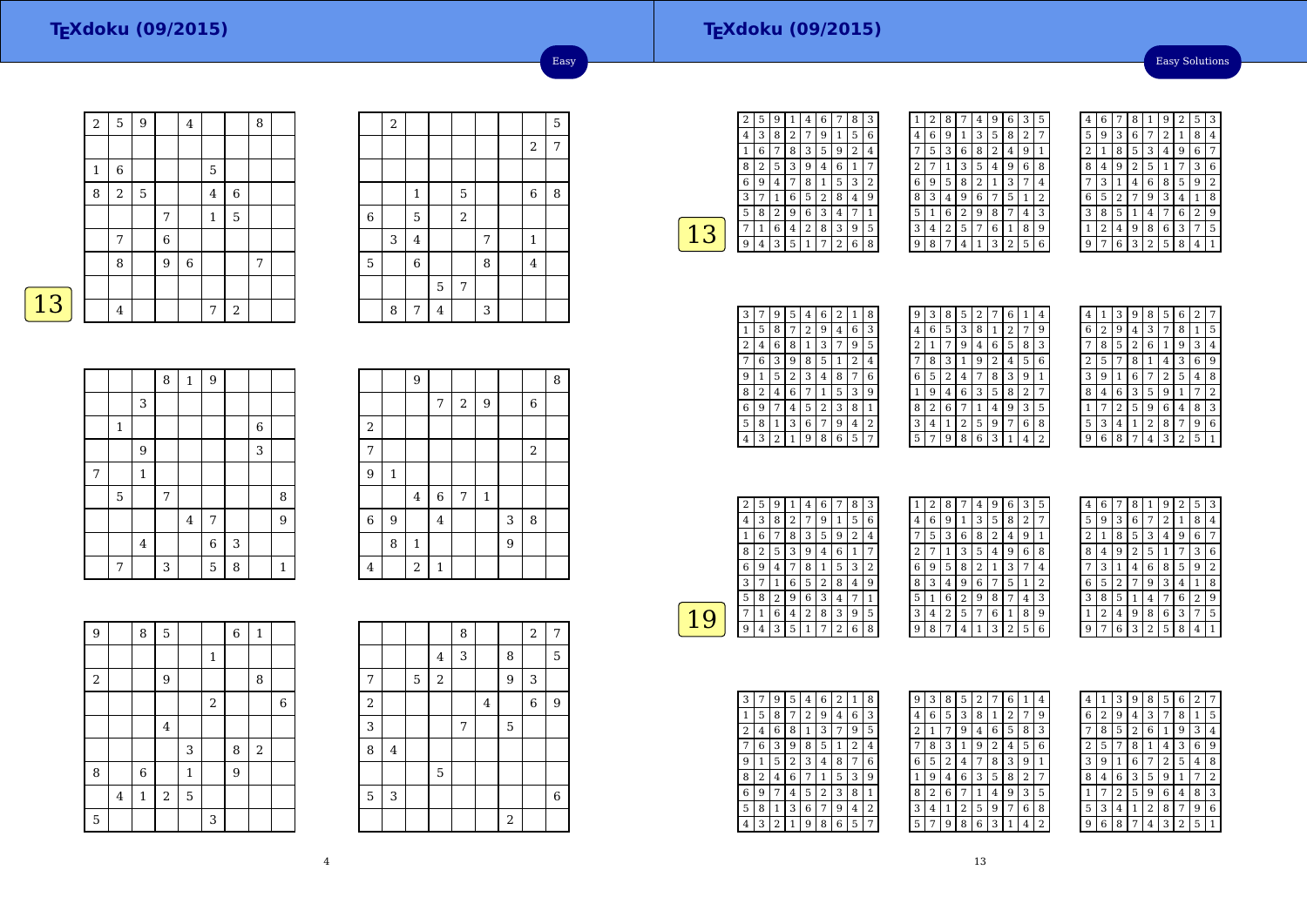| 3 | 6 |                | 5 | 1              | 8 | 2 | 4 | 9              |
|---|---|----------------|---|----------------|---|---|---|----------------|
| 2 | 4 | 8              | 9 | 6              | 7 | 1 | 5 | 3              |
| 9 | 1 | 5              | 4 | 3              | 2 | 7 | 6 | 8              |
|   | З | 9              | 1 | 5              | 4 | 6 | 8 | $\overline{2}$ |
| 1 | 5 | 4              | 2 | 8              | 6 | 3 | 9 | 7              |
| 8 | 2 | 6              | 3 | 7              | 9 | 5 | 1 | 4              |
| 5 | 7 | 1              | 8 | 9              | 3 | 4 | 2 | 6              |
| 4 | 8 | 3              | 6 | $\overline{2}$ | 5 | 9 | 7 | 1              |
| 6 | g | $\overline{2}$ |   | 4              | 1 | 8 | 3 | 5              |

| 8 | 5 | 4 | 3              | 9 | 2 | 1              | 6              | 7 |
|---|---|---|----------------|---|---|----------------|----------------|---|
| 6 | 2 | 9 | 7              | 1 | 5 | 8              | 3              | 4 |
| 1 | 7 | 3 | 8              | 6 | 4 | $\overline{2}$ | 9              | 5 |
| 2 | 8 | 6 | 5              | 7 | 9 | 3              | 4              | 1 |
| 9 | 1 | 7 | 4              | 3 | 8 | 6              | 5              | 2 |
| 3 | 4 | 5 | 1              | 2 | 6 | 9              | 7              | 8 |
|   | 6 | 2 | 9              | 5 | 1 | 4              | 8              | 3 |
| 4 | 3 | 1 | 6              | 8 | 7 | 5              | $\overline{2}$ | 9 |
| 5 | 9 | 8 | $\overline{2}$ | 4 | 3 | 7              | 1              | 6 |

| 4 | 8 | 1 | З | 2 | 5              | 6 | 9 | 7 |
|---|---|---|---|---|----------------|---|---|---|
| 5 | 2 | 3 | 9 | 6 | 7              | 8 | 4 | 1 |
| 9 | 7 | 6 | 4 | 8 | 1              | 2 | 3 | 5 |
| 8 | 6 | 9 | 1 | 5 | $\overline{c}$ | 3 | 7 | 4 |
| 2 | 5 | 4 | 7 | 3 | 6              | 9 | 1 | 8 |
| 3 | 1 | 7 | 8 | 9 | 4              | 5 | 6 | 2 |
| 6 | 4 | 8 | 5 | 1 | 9              | 7 | 2 | 3 |
| 7 | 9 | 5 | 2 | 4 | 3              | 1 | 8 | 6 |
|   | 3 | 2 | 6 | 7 | 8              | 4 | 5 | 9 |

Simple Solutions

| 4 | 9 | 6 | 5 | 3 | 8 | 7 | $\mathbf{1}$   | 2 |
|---|---|---|---|---|---|---|----------------|---|
| 1 | 2 | 8 | 7 | 4 | 6 | 3 | 5              | 9 |
| 5 | 7 | 3 | 2 | 9 | 1 | 6 | 8              | 4 |
| 2 | 3 | 4 | 1 | 7 | 9 | 8 | 6              | 5 |
| 9 | 8 | 1 | 4 | 6 | 5 | 2 | 7              | 3 |
| 6 | 5 | 7 | 8 | 2 | 3 | 9 | 4              | 1 |
| 3 | 1 | 2 | 6 | 5 | 7 | 4 | 9              | 8 |
| 7 | 4 | 5 | 9 | 8 | 2 | 1 | 3              | 6 |
| 8 | 6 | 9 | 3 | 1 | 4 | 5 | $\overline{2}$ | 7 |

| 2 | 3 | 8 | 9              |   | 5 | 6 | 4              | 1 |
|---|---|---|----------------|---|---|---|----------------|---|
| 6 | 5 | 7 | 4              | 1 | 8 | 2 | 9              | 3 |
| 9 | 4 | 1 | $\overline{c}$ | 3 | 6 | 5 | 7              | 8 |
|   | 6 | 9 | 3              | 8 | 4 | 1 | $\overline{2}$ | 5 |
| 4 | 1 | 5 | 6              | 2 | 7 | 8 | 3              | 9 |
| 8 | 2 | 3 | 1              | 5 | 9 | 4 | 6              | 7 |
| 3 | 9 | 2 | 5              | 6 | 1 | 7 | 8              | 4 |
| 1 | 8 | 6 | 7              | 4 | 3 | 9 | 5              | 2 |
| 5 | 7 | 4 | 8              | 9 | 2 | 3 | 1              | 6 |

| 6<br>2<br>3<br>5<br>9<br>1<br>4<br>2<br>3<br>5<br>8<br>6<br>1<br>4<br>2<br>6<br>9<br>8<br>5 | 8              |
|---------------------------------------------------------------------------------------------|----------------|
|                                                                                             |                |
|                                                                                             | 9              |
| 4<br>1                                                                                      | 3              |
| 6<br>8<br>3<br>2<br>9<br>4<br>1                                                             | 5              |
| 2<br>3<br>8<br>5<br>9<br>4<br>7<br>1                                                        | 6              |
| 3<br>8<br>2<br>6<br>9<br>5<br>7<br>4                                                        | 1              |
| 6<br>3<br>8<br>5<br>1<br>9<br>7<br>4                                                        | $\overline{2}$ |
| 8<br>5<br>3<br>6<br>2<br>ä<br>1<br>7                                                        | 4              |

| 7 | 5 | 1      | 4 | 6 | 3              | 2 | 9 | 8 | 5 | 6 | 8 | 2 | 4 |   |   | 3 | 9 |
|---|---|--------|---|---|----------------|---|---|---|---|---|---|---|---|---|---|---|---|
| 8 | 6 | 3      | 2 | 9 |                | 5 | 7 | 4 | ⇁ | 2 | 9 | 6 | 3 | 1 | 8 | 4 | 5 |
| 4 | 9 | ∍<br>∠ |   | 5 | 8              | 6 | 1 | 3 | 4 | 3 |   | 8 | 9 | 5 | 6 |   | 2 |
|   | 3 | 4      | 8 | 2 | 9              | 7 | 6 | 5 | 3 |   | 5 | 7 | 2 | 4 | 9 | 8 | 6 |
| 5 | 7 | 6      | 3 |   | $\overline{4}$ | 8 | 2 | 9 | 2 | 9 |   |   | 6 | 8 | 4 | 5 | 3 |
| 9 | 2 | 8      | 5 | 7 | 6              | 3 | 4 |   | 6 | 8 | 4 | 3 | 5 | 9 |   | ר |   |
| 6 | 8 | 9      |   | 3 | 2              | 4 | 5 | ⇁ |   | 4 | 6 | 5 | 8 | 2 | 3 | 9 | 7 |
| 2 | 4 | 5      | 9 | 8 | 7              |   | 3 | 6 | 8 | 7 | 2 | 9 | 1 | 3 | 5 | 6 | 4 |
| 3 |   | 7      | 6 | 4 | 5              | 9 | 8 | 2 | 9 | 5 | 3 | 4 | 7 | 6 | ∍ |   | 8 |
|   |   |        |   |   |                |   |   |   |   |   |   |   |   |   |   |   |   |

| 1 | 5 | 8 | 4              | 3              | 6 | 2            | 7 | 9 |
|---|---|---|----------------|----------------|---|--------------|---|---|
| 9 | 4 | 7 | $\overline{2}$ | 5              | 1 | 3            | 6 | 8 |
| 3 | 2 | 6 | 8              | 9              | 7 | 5            | 4 | 1 |
|   | 3 | 4 | $\mathbf{1}$   | 8              | 5 | 6            | 9 | 2 |
| 2 | 8 | 9 | 3              | 6              | 4 | 7            | 1 | 5 |
| 5 | 6 | 1 | 7              | $\overline{c}$ | 9 | 4            | 8 | 3 |
| 8 | 1 | 2 | 6              | 4              | 3 | 9            | 5 | 7 |
| 4 | 7 | 5 | 9              | 1              | 2 | 8            | 3 | 6 |
| 6 | 9 | 3 | 5              | 7              | 8 | $\mathbf{1}$ | 2 | 4 |

| 3 | 1 | 6 | 5              | 9 | 7 | $\overline{2}$ | 4 | 8 |  |
|---|---|---|----------------|---|---|----------------|---|---|--|
| 7 | 4 | 5 | $\overline{2}$ | 6 | 8 | 1              | 9 | 3 |  |
| 9 | 8 | 2 | 4              | 3 | 1 | 7              | 5 | 6 |  |
| 5 | 9 | 7 | 8              | 2 | 4 | 6              | 3 | 1 |  |
| 8 | 3 | 1 | 6              | 7 | 5 | 4              | 2 | 9 |  |
| 6 | 2 | 4 | 9              | 1 | 3 | 5              | 8 | 7 |  |
| 4 | 5 | 9 | 7              | 8 | 6 | 3              | 1 | 2 |  |
| 2 | 7 | 3 | 1              | 5 | 9 | 8              | 6 | 4 |  |
|   | 6 | 8 | 3              | 4 | 2 | 9              | 7 | 5 |  |

| 3              | 8 | 2 | 4              | 7              | 9 | 6 | 5 | 1 |  |
|----------------|---|---|----------------|----------------|---|---|---|---|--|
| $\overline{4}$ | 6 | 1 | 3              | 8              | 5 | 9 | 2 | 7 |  |
| 7              | 5 | 9 | 6              | 1              | 2 | 8 | 3 | 4 |  |
| 5              | 7 | 6 | 9              | $\overline{c}$ | 3 | 4 | 1 | 8 |  |
| 8              | 1 | 3 | 7              | 4              | 6 | 2 | 9 | 5 |  |
| 9              | 2 | 4 | 8              | 5              | 1 | 7 | 6 | 3 |  |
| 6              | 9 | 7 | 1              | 3              | 8 | 5 | 4 | 2 |  |
| $\overline{c}$ | 3 | 8 | 5              | 6              | 4 | 1 | 7 | 9 |  |
| $\mathbf 1$    | 4 | 5 | $\overline{2}$ | 9              | 7 | 3 | 8 | 6 |  |

|   | $\overline{c}$ | 9            | 1 | 4 | 8 | 3 | 6              | 5 |
|---|----------------|--------------|---|---|---|---|----------------|---|
| 1 | 3              | 6            | 5 | 7 | 2 | 4 | 9              | 8 |
| 8 | 5              | 4            | 6 | 3 | 9 | 7 | $\overline{2}$ | 1 |
| 9 | 1              | 2            | 7 | 6 | 3 | 5 | 8              | 4 |
| 4 | 8              | 5            | 2 | 9 | 1 | 6 | 3              | 7 |
| 3 | 6              | 7            | 4 | 8 | 5 | 2 | 1              | 9 |
| 6 | 7              | 3            | 9 | 1 | 4 | 8 | 5              | 2 |
| 5 | 9              | 8            | 3 | 2 | 7 | 1 | 4              | 6 |
| 2 | 4              | $\mathbf{1}$ | 8 | 5 | 6 | 9 | 7              | 3 |

|    | $\overline{2}$ | 5              | 9              |   | 4 |              |             | 8 |  |
|----|----------------|----------------|----------------|---|---|--------------|-------------|---|--|
|    |                |                |                |   |   |              |             |   |  |
|    | $\mathbf{1}$   | 6              |                |   |   | 5            |             |   |  |
|    | 8              | $\overline{2}$ | $\overline{5}$ |   |   | 4            | 6           |   |  |
|    |                |                |                | 7 |   | $\mathbf{1}$ | $\mathbf 5$ |   |  |
|    |                | 7              |                | 6 |   |              |             |   |  |
|    |                | 8              |                | 9 | 6 |              |             | 7 |  |
|    |                |                |                |   |   |              |             |   |  |
| 19 |                | $\overline{4}$ |                |   |   | 7            | $\,2$       |   |  |
|    |                |                |                |   |   |              |             |   |  |

|   |             |             | 8 | $\,1\,$ | $\boldsymbol{9}$ |   |       |              |
|---|-------------|-------------|---|---------|------------------|---|-------|--------------|
|   |             | 3           |   |         |                  |   |       |              |
|   | 1           |             |   |         |                  |   | $\,6$ |              |
|   |             | 9           |   |         |                  |   | 3     |              |
| 7 |             | $\mathbf 1$ |   |         |                  |   |       |              |
|   | $\mathbf 5$ |             | 7 |         |                  |   |       | 8            |
|   |             |             |   | $\bf 4$ | 7                |   |       | 9            |
|   |             | $\bf 4$     |   |         | $\,$ 6 $\,$      | 3 |       |              |
|   | 7           |             | 3 |         | 5                | 8 |       | $\mathbf{1}$ |

| $\boldsymbol{9}$ |                         | 8           | $\mathbf 5$    |              |              | $\overline{6}$ | $\mathbf{1}$   |                  |  |
|------------------|-------------------------|-------------|----------------|--------------|--------------|----------------|----------------|------------------|--|
|                  |                         |             |                |              | $\mathbf{1}$ |                |                |                  |  |
| $\boldsymbol{2}$ |                         |             | 9              |              |              |                | 8              |                  |  |
|                  |                         |             |                |              | $\,2$        |                |                | $\boldsymbol{6}$ |  |
|                  |                         |             | $\overline{4}$ |              |              |                |                |                  |  |
|                  |                         |             |                | 3            |              | 8              | $\overline{2}$ |                  |  |
| 8                |                         | $\,$ 6 $\,$ |                | $\mathbf{1}$ |              | 9              |                |                  |  |
|                  | $\overline{\mathbf{4}}$ | $\mathbf 1$ | $\,2$          | 5            |              |                |                |                  |  |
| 5                |                         |             |                |              | 3            |                |                |                  |  |

|       | $\overline{2}$ |                |         |       |   |                  | 5 |
|-------|----------------|----------------|---------|-------|---|------------------|---|
|       |                |                |         |       |   | 2                | 7 |
|       |                |                |         |       |   |                  |   |
|       |                | $\mathbf{1}$   |         | 5     |   | $\boldsymbol{6}$ | 8 |
| $\,6$ |                | 5              |         | $\,2$ |   |                  |   |
|       | 3              | $\bf 4$        |         |       | 7 | $\mathbf{1}$     |   |
| 5     |                | $\overline{6}$ |         |       | 8 | $\overline{4}$   |   |
|       |                |                | 5       | 7     |   |                  |   |
|       | 8              | 7              | $\bf 4$ |       | 3 |                  |   |

|                         |         | $\overline{9}$ |                |       |         |                |             | 8 |
|-------------------------|---------|----------------|----------------|-------|---------|----------------|-------------|---|
|                         |         |                | 7              | $\,2$ | 9       |                | $\,$ 6 $\,$ |   |
| $\overline{\mathbf{c}}$ |         |                |                |       |         |                |             |   |
| $\overline{7}$          |         |                |                |       |         |                | $\sqrt{2}$  |   |
| $\overline{9}$          | $\,1\,$ |                |                |       |         |                |             |   |
|                         |         | $\overline{4}$ | $\overline{6}$ | 7     | $\,1\,$ |                |             |   |
| 6                       | 9       |                | $\overline{4}$ |       |         | 3              | 8           |   |
|                         | 8       | $\mathbf 1$    |                |       |         | $\overline{9}$ |             |   |
| $\overline{4}$          |         | $\overline{c}$ | $\mathbf 1$    |       |         |                |             |   |

|                         |                         |   |                | 8 |                |                | $\overline{a}$ | $\overline{7}$   |
|-------------------------|-------------------------|---|----------------|---|----------------|----------------|----------------|------------------|
|                         |                         |   | $\overline{4}$ | 3 |                | 8              |                | 5                |
| 7                       |                         | 5 | $\overline{c}$ |   |                | $\overline{9}$ | 3              |                  |
| $\overline{\mathbf{c}}$ |                         |   |                |   | $\overline{4}$ |                | 6              | $\overline{9}$   |
| 3                       |                         |   |                | 7 |                | 5              |                |                  |
| 8                       | $\overline{\mathbf{4}}$ |   |                |   |                |                |                |                  |
|                         |                         |   | 5              |   |                |                |                |                  |
| 5                       | 3                       |   |                |   |                |                |                | $\boldsymbol{6}$ |
|                         |                         |   |                |   |                | $\overline{a}$ |                |                  |

Easy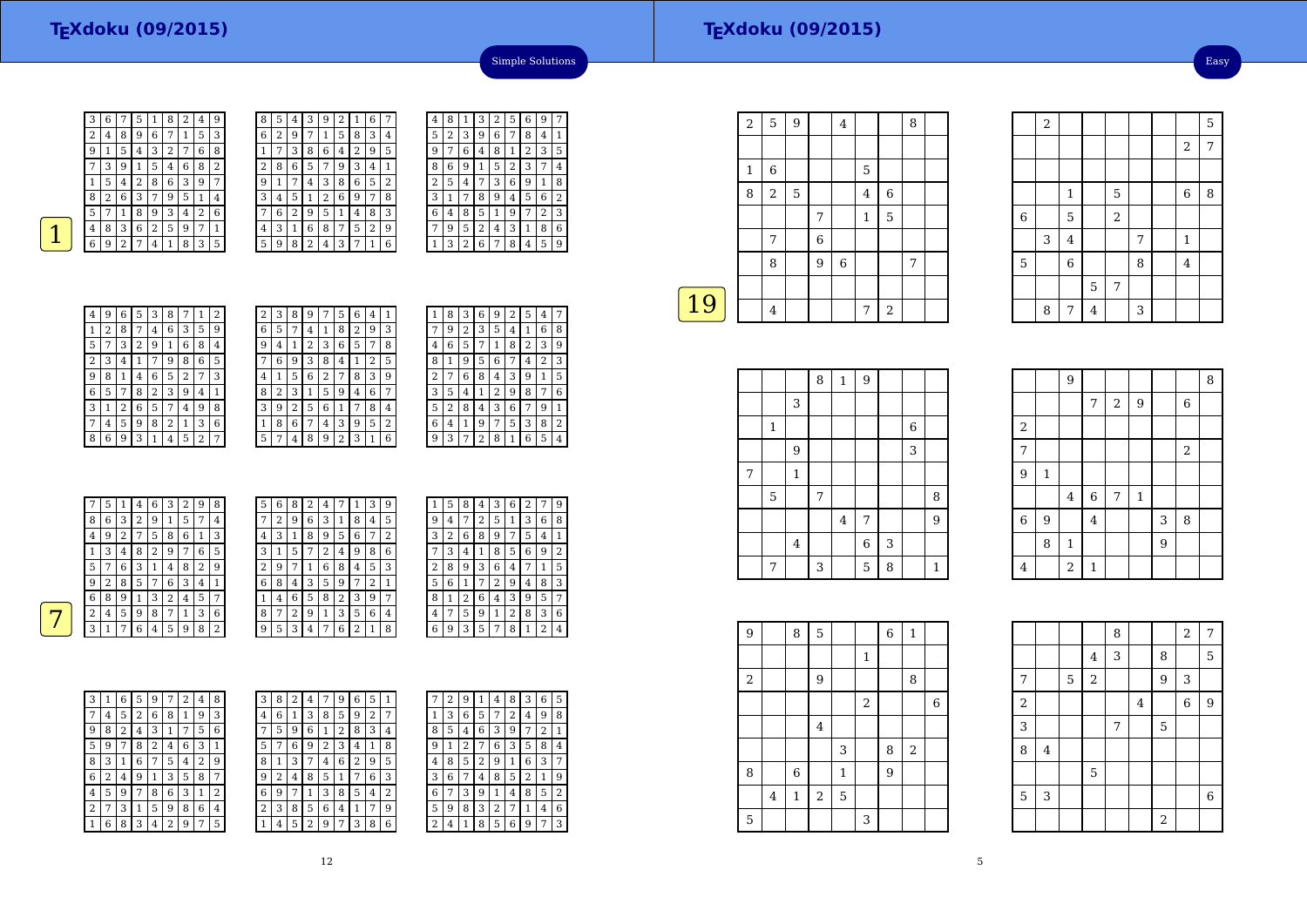25

|   | $\,2$   |   | $\mathbf{1}$ | 8 |              | 5 |                  |                |         |
|---|---------|---|--------------|---|--------------|---|------------------|----------------|---------|
|   |         |   |              |   |              | 7 |                  |                | $\bf 4$ |
|   |         | 9 | $\,2$        |   | 8            |   |                  | $\bf 4$        |         |
|   | 7       |   |              | 9 |              |   | 5                |                |         |
|   | $\bf 4$ |   | 3            |   | $\mathbf{1}$ |   | 7                |                |         |
|   | 3       | 7 |              |   | 9            |   | 8                | $\overline{5}$ |         |
|   | 8       |   |              |   |              |   |                  |                |         |
|   |         |   |              |   |              |   | $\boldsymbol{2}$ |                |         |
| 5 |         |   |              |   |              |   |                  |                |         |

| 8 | $\,2$ | 5                       |                | 9 | 3          | 7           |   |
|---|-------|-------------------------|----------------|---|------------|-------------|---|
|   | 3     | $\sqrt{2}$              |                |   | 6          |             | 5 |
|   |       | $\overline{\mathbf{4}}$ |                |   |            |             |   |
|   |       |                         |                |   |            |             |   |
|   |       |                         |                | 3 | $\sqrt{2}$ |             | 8 |
|   | 5     | 8                       | $\overline{4}$ |   |            | $\,$ 6 $\,$ |   |
|   | 7     |                         |                |   | 8          | 3           |   |
|   |       |                         |                | 8 | 9          |             |   |
|   |       |                         | $\,2$          |   |            |             | 6 |

Intermediate

|    |   | 6          | 5     |   |   |   |   |                |   |
|----|---|------------|-------|---|---|---|---|----------------|---|
|    | 3 |            |       | 5 | 8 |   |   |                |   |
|    | 2 | 7          |       |   | 9 |   |   |                |   |
|    | 4 |            | 7     |   | 2 |   | 3 |                |   |
|    |   |            |       |   |   | 3 |   | 5              |   |
|    | 9 |            | $\,2$ | 8 |   | 5 |   | $\overline{4}$ |   |
|    | 8 | $\sqrt{2}$ |       |   |   |   | 4 |                | 7 |
|    |   |            | 3     |   | 7 |   |   | 9              |   |
| 55 |   |            | 9     |   |   |   |   |                |   |
|    |   |            |       |   |   |   |   |                |   |

| 7                       |         | $\overline{6}$ |       | $\overline{2}$ |              |         |                |
|-------------------------|---------|----------------|-------|----------------|--------------|---------|----------------|
|                         | 5       |                |       |                | $\mathbf{1}$ |         | $\overline{4}$ |
|                         |         |                |       |                |              |         |                |
|                         |         |                | $\,2$ |                | 7            | 3       |                |
| $\overline{\mathbf{c}}$ | 7       |                |       | 6              | 3            |         | $\mathbf{1}$   |
|                         | 8       |                |       |                | 5            | $\bf 4$ |                |
|                         |         |                |       |                |              | $\,1\,$ | $\overline{6}$ |
|                         | $\,1\,$ | 5              |       |                |              |         | $\overline{2}$ |
|                         |         | $\overline{2}$ | 5     |                |              |         | 3              |

|             |                | $\overline{c}$ |       | $\mathbf{1}$   |             | 5              | 8     |   |
|-------------|----------------|----------------|-------|----------------|-------------|----------------|-------|---|
|             | 8              |                | 7     | $\,2$          |             | $\overline{6}$ |       |   |
|             |                |                |       | 5              | $\,$ 6 $\,$ | $\overline{4}$ | 7     |   |
| 6           | 7              | $\mathbf 1$    |       |                |             |                |       |   |
| 5           | $\overline{4}$ |                |       |                |             |                |       |   |
|             |                | 3              |       |                |             | $\mathbf 1$    |       |   |
| $\mathbf 1$ | $\sqrt{2}$     |                |       |                |             |                | $\,6$ | 3 |
|             |                |                |       | $\overline{7}$ |             |                | 5     |   |
|             |                |                | $\,2$ |                |             | 7              |       |   |

|            |              | $\overline{a}$ |                |   |                | $\overline{3}$ | $\mathbf{1}$   |   |
|------------|--------------|----------------|----------------|---|----------------|----------------|----------------|---|
| $\sqrt{6}$ |              |                | 7              | 9 |                |                |                |   |
|            |              |                | $\overline{6}$ |   |                |                | 9              |   |
|            |              | 7              |                |   |                | $\mathbf 1$    |                | 8 |
|            |              |                |                |   |                |                |                |   |
|            | $\mathbf{1}$ |                |                |   |                |                | $\overline{4}$ | 3 |
|            | 7            |                |                |   | $\overline{9}$ | $\bf 4$        | $\overline{2}$ |   |
|            |              | 8              |                |   |                |                |                |   |
|            | 4            | $\mathbf 1$    |                | 3 |                |                | 7              |   |

| $\overline{6}$ |       |         | $\overline{5}$ | 8     | $\mathbf{1}$   |              |                  |   |
|----------------|-------|---------|----------------|-------|----------------|--------------|------------------|---|
| $\overline{a}$ |       |         |                |       |                | 8            |                  |   |
|                | 3     |         | 6              |       |                | 5            |                  |   |
| $\overline{9}$ |       |         |                | $\,2$ |                |              |                  |   |
|                |       |         |                |       | 9              | 3            |                  |   |
| 3              | $\,2$ |         |                |       | $\overline{4}$ |              | 9                |   |
|                |       |         |                |       |                |              | $\boldsymbol{6}$ | 8 |
|                |       | $\bf 4$ | 8              |       |                |              | 3                | 5 |
|                |       |         |                |       |                | $\mathbf{1}$ |                  |   |

|              |   | $\overline{7}$ | $\overline{c}$ |              |   | $\overline{6}$ |             |   |
|--------------|---|----------------|----------------|--------------|---|----------------|-------------|---|
| 3            |   | $\overline{4}$ |                |              | 8 |                |             | 7 |
|              |   |                |                | $\mathbf{1}$ | 3 | 9              |             |   |
|              |   |                |                | $\,$ 6 $\,$  | 9 |                |             |   |
| $\mathbf{1}$ | 9 | $\,2$          |                |              |   |                |             |   |
|              |   |                |                |              |   | $\bf 4$        |             |   |
| 7            | 3 |                |                |              |   |                | $\mathbf 1$ |   |
| $\bf{4}$     |   |                |                |              |   | 7              |             | 8 |
|              |   | $\overline{6}$ |                |              |   |                | 3           |   |

| 8 |       |                  | $\boldsymbol{2}$ |   | $\mathbf{1}$ |   |                |                |
|---|-------|------------------|------------------|---|--------------|---|----------------|----------------|
|   |       |                  |                  |   |              |   |                |                |
|   | 7     | $\mathbf 1$      | 8                |   |              |   |                | 9              |
|   | 8     | $\,2$            | 9                |   |              |   |                |                |
| 5 |       |                  |                  |   |              |   |                | 3              |
| 1 |       | 7                |                  |   |              |   | $\overline{2}$ |                |
|   |       |                  |                  |   |              |   | 3              | $\overline{6}$ |
|   | $\,2$ |                  |                  |   | 3            | 8 |                |                |
|   | 6     | $\boldsymbol{9}$ | $\mathbf 5$      | 8 |              |   |                |                |

|             |              | 5 |                |                | $\mathbf{1}$   |                |            |                |
|-------------|--------------|---|----------------|----------------|----------------|----------------|------------|----------------|
|             |              |   | $\overline{4}$ | 3              |                |                |            | 5              |
|             |              |   | 8              |                |                | $\mathbf 1$    | $\sqrt{2}$ |                |
| 8           |              |   | $\overline{2}$ |                | $\overline{6}$ |                |            | 9              |
|             | 9            |   |                |                |                |                |            |                |
|             |              |   | 3              |                |                | $\overline{2}$ |            | $\mathbf{1}$   |
|             |              |   |                |                | $\,2$          | 8              |            |                |
| $\,$ 6 $\,$ |              |   |                | 8              |                | 3              | 5          | $\overline{2}$ |
|             | $\mathbf{1}$ |   |                | $\overline{4}$ |                |                |            |                |

| $\boldsymbol{2}$ |   |                |         | 7              |              |                | 8 | 5       |  |
|------------------|---|----------------|---------|----------------|--------------|----------------|---|---------|--|
| 7                |   |                |         |                | 3            |                |   |         |  |
|                  |   | 8              |         |                | $\mathbf{1}$ |                |   | $\bf 4$ |  |
|                  | 3 | $\mathbf{1}$   |         | $\overline{4}$ |              |                |   |         |  |
|                  |   |                | $\,1\,$ |                | 5            | $\overline{9}$ |   |         |  |
|                  |   | $\,2$          |         |                |              |                |   |         |  |
|                  |   | $\overline{4}$ |         | $\mathbf{1}$   |              | $\overline{2}$ | 3 |         |  |
| 8                |   |                | 9       |                |              | $\mathbf{1}$   |   |         |  |
|                  |   |                | 5       |                |              |                |   | 8       |  |

| $\bf 4$ |             |                | $\overline{9}$ |              |                |         | $\overline{a}$ |                |
|---------|-------------|----------------|----------------|--------------|----------------|---------|----------------|----------------|
|         |             |                |                |              | $\mathbf 5$    | $\bf 4$ | $\,1\,$        |                |
|         | 7           | $\mathbf 1$    |                |              |                | 3       |                | $\overline{6}$ |
|         | $\,$ 6 $\,$ |                | $\sqrt{2}$     | $\mathbf{1}$ |                |         |                |                |
|         |             |                |                |              | $\overline{6}$ |         |                | 9              |
|         | $\,1\,$     | 7              |                |              |                |         |                | 5              |
| 7       | $\,2$       | $\overline{4}$ |                |              |                |         |                |                |
|         |             |                |                |              |                |         |                |                |
| 3       |             |                | 4              |              |                |         |                |                |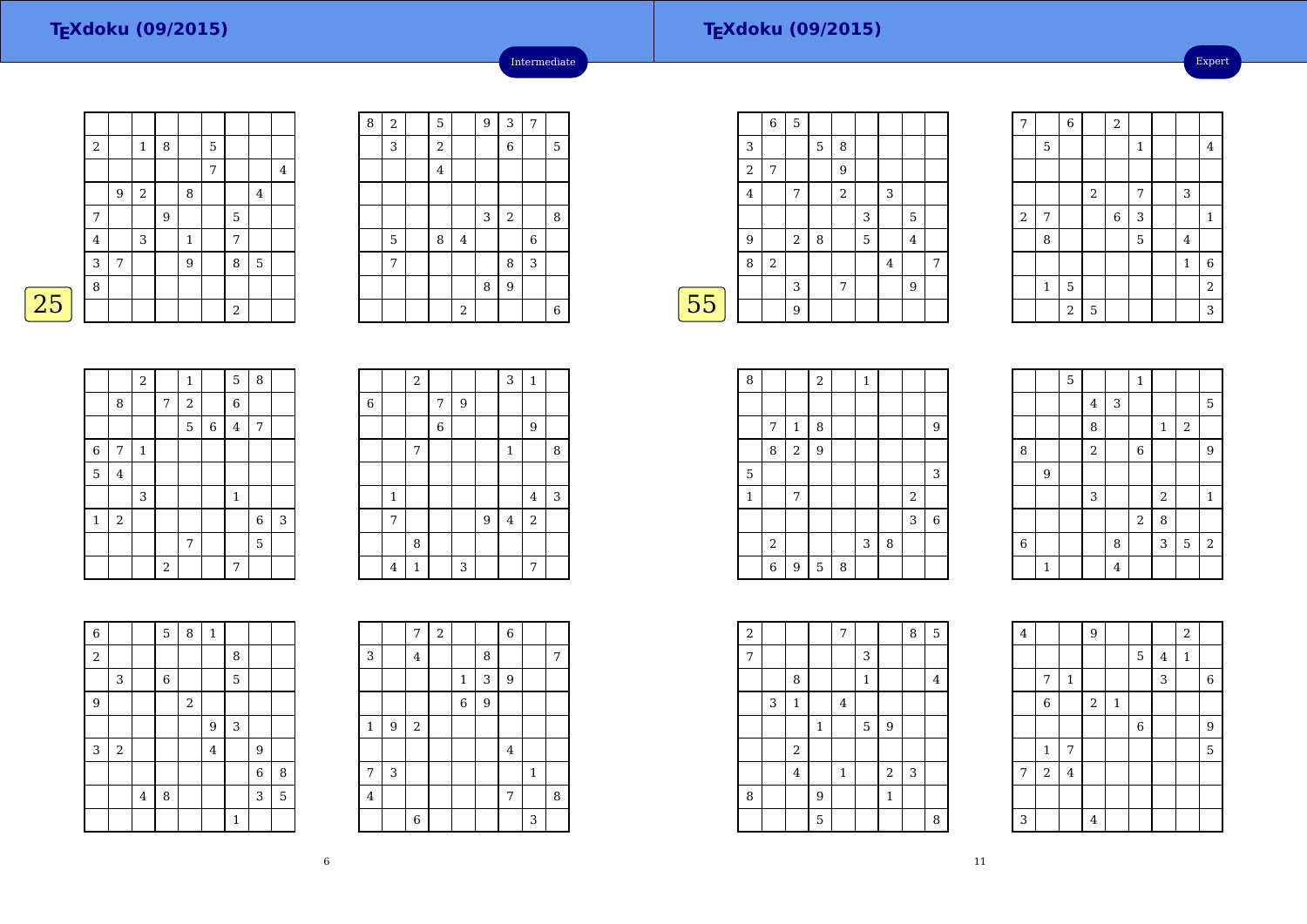Intermediate

|   | 7 |   |            |                |         |   |   | $\overline{2}$ | 3 |
|---|---|---|------------|----------------|---------|---|---|----------------|---|
|   |   | 8 |            | 9              | 7       |   | 1 |                |   |
|   |   |   | $\bf 4$    | $\,1\,$        |         |   | 8 |                |   |
|   |   |   | $\sqrt{2}$ |                | 1       |   | 4 | 5              |   |
|   | 8 |   |            |                |         |   |   |                |   |
|   | 3 |   |            | $\overline{a}$ |         | 8 |   | 7              |   |
|   |   |   |            |                |         |   |   | 3              |   |
|   |   |   |            | 8              | $\bf 4$ |   | 7 |                | 5 |
| 9 |   |   |            | 7              |         | 9 |   |                |   |

| 9           |   |                |   |   | $\overline{6}$ |                |                         | 8              |
|-------------|---|----------------|---|---|----------------|----------------|-------------------------|----------------|
|             |   |                |   |   |                | 7              | $\mathbf{1}$            | $\overline{c}$ |
|             |   | 7              |   |   | 8              |                |                         |                |
|             |   |                |   |   | 9              | 3              | $\overline{\mathbf{c}}$ |                |
|             | 7 |                |   |   |                |                |                         |                |
|             | 8 |                |   |   |                |                |                         | $\,$ 6 $\,$    |
| $\mathbf 1$ |   |                |   | 9 |                | $\overline{6}$ | $\bf 4$                 |                |
|             |   | $\overline{4}$ | 8 |   | $\,2$          | $\mathbf 1$    |                         | 9              |
| 3           |   |                |   |   |                |                |                         |                |

Expert

|    | 5           |   |                |   |              |                |                |   |              |
|----|-------------|---|----------------|---|--------------|----------------|----------------|---|--------------|
|    | 1           | 8 |                |   | 4            |                |                | 6 | 7            |
|    |             |   |                |   |              |                |                |   | 4            |
|    | $\,$ 6 $\,$ |   | 8              |   |              | $\overline{4}$ | 3              |   | $\mathbf{1}$ |
|    |             |   |                | 1 |              |                | $\overline{4}$ |   |              |
|    | 7           |   |                |   | $\sqrt{2}$   |                |                | 5 | 8            |
|    | 3           |   |                |   |              |                |                |   |              |
|    |             | 7 |                |   | $\mathbf{1}$ |                |                | 8 |              |
| 31 |             |   | $\overline{2}$ | 3 |              | 5              |                |   |              |
|    |             |   |                |   |              |                |                |   |              |

|   |             | 3 |                |              |                |                  |                |                |
|---|-------------|---|----------------|--------------|----------------|------------------|----------------|----------------|
| 5 |             |   | 8              | 9            |                |                  |                |                |
|   |             |   | 7              |              |                |                  | 8              | 5              |
|   | $\,$ 6 $\,$ | 9 |                |              | $\sqrt{2}$     | 8                |                | 7              |
|   |             | 5 |                |              | 8              | $\boldsymbol{6}$ | $\overline{9}$ | $\overline{a}$ |
| 3 |             |   |                |              |                |                  |                |                |
|   |             |   |                |              | 7              | 3                |                |                |
|   |             |   | 5              | $\mathbf{1}$ | $\overline{6}$ |                  |                |                |
| 7 |             |   | $\overline{2}$ |              |                | 5                |                |                |

|   |   |             |                |                | 8              |   |                |
|---|---|-------------|----------------|----------------|----------------|---|----------------|
| 6 | 3 | $\mathbf 1$ | 7              | 8              | $\overline{4}$ | 5 |                |
| 9 |   |             |                |                | 7              |   |                |
|   |   | 5           |                |                |                |   |                |
|   | 9 |             | $\mathbf{1}$   |                |                |   |                |
| 3 |   |             | 8              | $\overline{4}$ | 9              |   |                |
| 8 |   | 9           | $\overline{6}$ |                |                | 7 |                |
|   |   |             | $\overline{9}$ | 7              |                |   | $\overline{4}$ |
|   | 7 |             |                |                | 3              |   | $\mathbf{1}$   |

|   |                  |              | 3       |            |                | $\overline{a}$ | 8            |  |
|---|------------------|--------------|---------|------------|----------------|----------------|--------------|--|
|   | $\mathbf 5$      |              |         | $\sqrt{2}$ |                |                | $\mathbf{1}$ |  |
| 7 |                  |              | 8       |            | 5              |                |              |  |
|   |                  | 3            |         |            |                |                |              |  |
| 5 |                  |              | 7       |            |                |                |              |  |
|   | $\boldsymbol{2}$ |              |         | 5          | 8              | 4              | $\,$ 6       |  |
|   |                  | 5            | $\bf 4$ |            | $\overline{6}$ |                |              |  |
|   | $\bf 4$          | $\mathbf{1}$ |         | 3          | $\overline{2}$ | $\overline{7}$ |              |  |
|   |                  |              |         |            | 7              |                |              |  |

|                |                  | 3           | 8                | $\overline{6}$ |              |                         |   |
|----------------|------------------|-------------|------------------|----------------|--------------|-------------------------|---|
|                | 8                |             | $\overline{9}$   |                |              | $\overline{\mathbf{c}}$ |   |
|                |                  |             |                  |                | $\,6$        | 9                       |   |
| 8              |                  |             | $\boldsymbol{6}$ | $\mathbf 1$    |              |                         |   |
| $\overline{2}$ |                  | $\,$ 6 $\,$ |                  |                | $\bf 4$      | 7                       |   |
|                | $\boldsymbol{9}$ |             | 7                |                |              |                         |   |
|                |                  |             |                  |                |              | $\overline{6}$          | 4 |
|                |                  |             |                  |                | 9            |                         |   |
|                |                  | 4           |                  | 3              | $\mathbf{1}$ |                         |   |

|                |   |              | 8     | $\overline{4}$ |             |   |              |             |
|----------------|---|--------------|-------|----------------|-------------|---|--------------|-------------|
| 8              |   |              | 5     |                | $\,$ 6 $\,$ |   |              |             |
|                |   |              |       | 3              |             |   |              | $\,$ 6 $\,$ |
| $\overline{6}$ |   |              |       | 9              |             |   |              |             |
|                | 3 | $\mathbf 5$  | 1     |                |             |   |              | 9           |
|                |   |              | 3     |                |             |   | 4            |             |
|                | 9 | $\mathbf{1}$ |       |                |             |   | 3            |             |
|                |   |              |       | 8              |             |   | $\mathbf{1}$ | $\sqrt{2}$  |
| 4              |   |              | $\,2$ |                |             | 6 |              |             |

|              | 7              |       | $\mathbf{1}$ | $\,$ 6 $\,$    | $\bf 4$      |                | $\sqrt{2}$     |  |
|--------------|----------------|-------|--------------|----------------|--------------|----------------|----------------|--|
| $\mathbf{1}$ |                | $\,2$ |              |                |              |                |                |  |
|              |                |       |              | 2              |              | 9              |                |  |
|              |                | 9     |              |                | $\mathbf{1}$ | 3              |                |  |
|              | $\overline{4}$ |       |              |                | 3            |                |                |  |
| $\,2$        |                |       |              | 9              |              | 7              | $\overline{4}$ |  |
|              |                |       | 7            |                | 9            |                |                |  |
|              |                | 3     |              |                |              | $\overline{5}$ |                |  |
|              |                |       |              | $\overline{4}$ |              |                | 7              |  |

|                |   |   |                | 8              |             |   |                         | 5              |
|----------------|---|---|----------------|----------------|-------------|---|-------------------------|----------------|
|                |   | 8 |                | $\overline{a}$ |             |   | 9                       |                |
|                |   |   | $\bf 4$        | 9              | $\,$ 6 $\,$ | 7 | $\overline{\mathbf{c}}$ |                |
|                |   |   |                |                |             |   |                         |                |
| 8              |   |   | $\overline{7}$ |                |             |   | 5                       |                |
|                |   |   |                | 3              |             | 8 | $\overline{6}$          |                |
| $\sqrt{2}$     |   | 3 |                |                | 9           |   | 7                       | $\overline{6}$ |
| $\overline{9}$ | 7 |   |                |                | 5           | 3 |                         |                |
| $\overline{6}$ |   | 5 |                |                |             |   |                         | $\overline{a}$ |

|         | 4     | $\,2$ | $\overline{9}$ | $\mathbf{1}$ |             |              |   |  |
|---------|-------|-------|----------------|--------------|-------------|--------------|---|--|
|         |       | 3     |                |              | $\,$ 6 $\,$ | $\mathbf 5$  |   |  |
|         |       |       |                |              |             |              |   |  |
|         |       |       |                |              |             |              | 5 |  |
|         |       |       |                |              |             | $\mathbf{1}$ | 8 |  |
| $\,1\,$ | 5     |       |                | $\,2$        |             |              |   |  |
|         | 3     | 8     | $\sqrt{2}$     | 9            | $\mathbf 5$ | $\bf 4$      |   |  |
|         | $\,2$ |       | 8              |              |             |              |   |  |
| 6       |       |       |                | $\bf 4$      |             | 3            |   |  |

|                |              |                |              |                |                | 9              | $\overline{4}$ |
|----------------|--------------|----------------|--------------|----------------|----------------|----------------|----------------|
|                |              | 9              |              | $\sqrt{2}$     |                |                |                |
| 5              | $\mathbf{1}$ |                | 7            |                | $\sqrt{2}$     |                |                |
| $\overline{7}$ |              |                | $\mathbf{1}$ |                |                | $\bf 4$        | $\overline{5}$ |
| $\mathbf{1}$   |              |                |              | $\overline{9}$ |                | $\overline{a}$ |                |
|                |              | $\overline{6}$ |              |                | 8              |                |                |
|                | $\sqrt{2}$   |                |              |                |                |                |                |
| 6              | 7            | 8              |              |                | $\overline{9}$ |                |                |
| 9              | 4            |                |              |                |                | 6              |                |